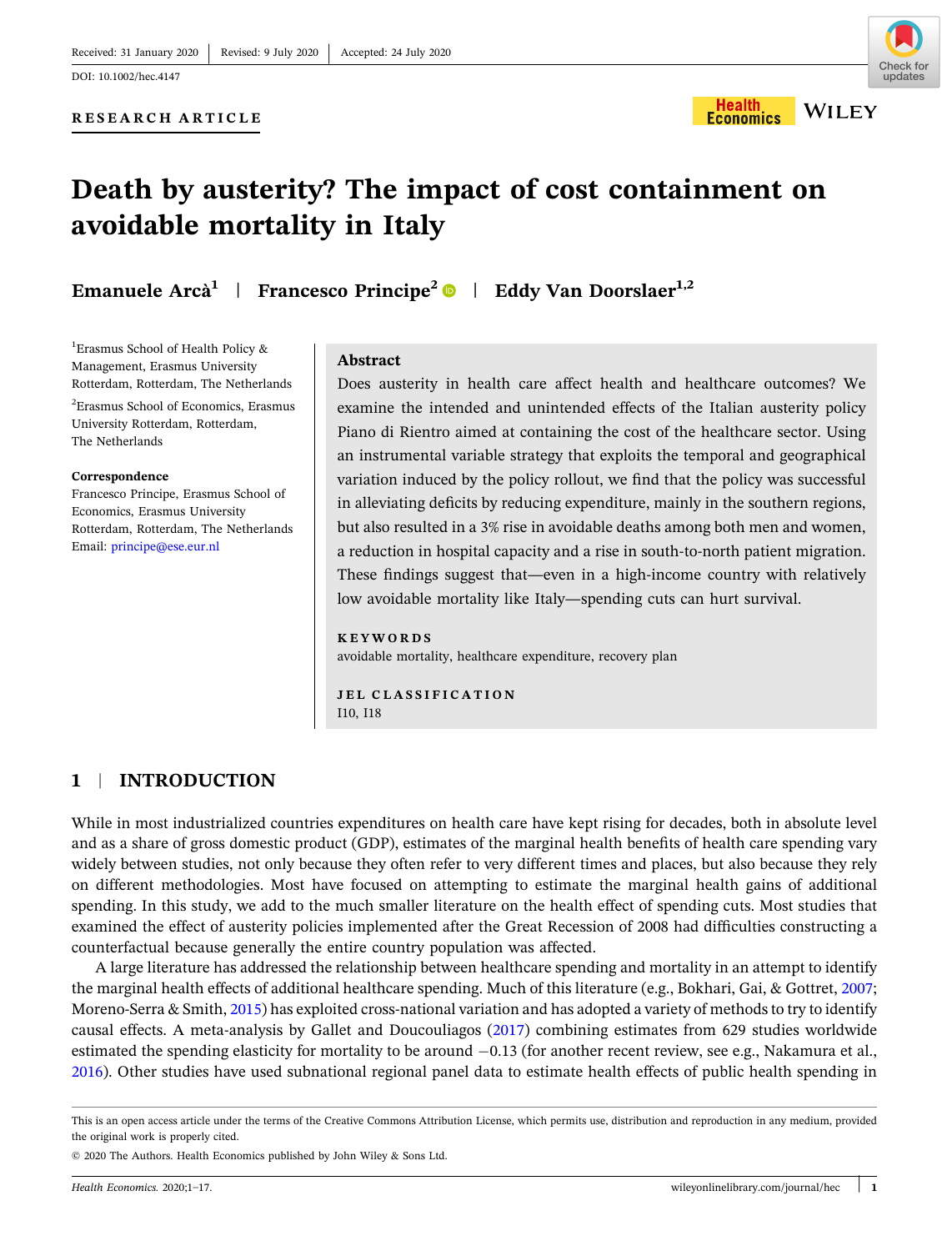#### **2** where the set of the set of the set of the set of the set of the set of the set of the set of the set of the set of  $\mathbf{A}\mathbf{R}\mathbf{C}\mathbf{A}\text{ }\mathbf{E}\mathbf{R}$  and  $\mathbf{A}\mathbf{R}\mathbf{C}\mathbf{A}\text{ }\mathbf{E}\mathbf{R}$  and  $\mathbf{A}\mathbf{R}\mathbf{C}\mathbf{A}\text{$

two-way fixed effects regression models. A recent example for Italy is Golinelli et al. [\(2017\)](#page-15-0) who run a two-way fixed effects model on a panel of 15 years (1999–2013) for 20 Italian regions. They aim to explain the variation in total (not amenable) mortality with a large number of explanatory variables, including breakdown of public health expenditure into seven expenditure components. Only for the largest component (direct spending on health‐related goods and services by the National Health Care Service—i.e., mostly hospital spending), they estimate a significantly negative coefficient. As they do not attempt to use the Piano di Rientro (PdR) reform as an instrumental variable (IV), they simply conclude that higher regional health spending was associated with lower mortality. Borra, Pons‐Pons, and Vilar‐Rodriguez [\(2020\)](#page-14-0) is another example of an approach that is similar to ours as it employs regional Spanish data and two-way fixed effects models to estimate the effects, not of health expenditure but of healthcare inputs like the number of hospital workers and beds, and so forth, on disease-specific mortality rates. But while their period of analysis (1996–2015) includes periods of austerity, they do not explicitly employ health‐specific austerity measures as instruments to estimate causal effects.

A number of studies using regional data have employed IV methods with the aim of obtaining causal estimates of the mortality effects of health spending. Subnational data have the advantage ofrelying on less heterogeneous measurement of the crucial mortality and expenditure variables that cross‐national data. Some studies have used cross‐sectional data. Martin, Rice, and Smith [\(2008](#page-15-0), [2012\)](#page-15-0) have used cross sections of budgeting data of 295 English Primary Care Trusts to model the link between health spending and health outcomes of variousspecific programs of care. They report the estimates ofthe cost of a life year saved for various disease categories, but the validity of the instruments that they used (i.e., the percentage of lone pensioner households and the percentage of the population providing unpaid care) can easily be criticized.

More recently, Edney, Afzali, Cheng, and Karnon [\(2018](#page-14-0)) used an IV approach with local statistical area crosssectional data to account for endogeneity of healthcare spending to health outcomes in Australia. Like Martin et al. ([2008,](#page-15-0) [2012\)](#page-15-0), they employ the proportion of the population providing unpaid care as the instrument. Their results suggest that, based on the conditional mean, a 1% increase in public health spending was associated with a 2.2% reduction in the number of standardized years of life lost. Andrews, Elamin, Hall, Kyriakoulis, and Sutton ([2017](#page-14-0)) have revisited these estimates for England using other (Generalized method of moments) estimation methods as well as different instruments, based on the "funding rules of the National Health System (NHS)". Using data on 152 primary care trusts for 2005/2006, they estimate a fairly high elasticity of  $-0.705$  of overall mortality to health expenditure. Claxton et al. ([2018\)](#page-14-0) have compared the two different IV approaches used on English data and applied them to both overall mortality and disease-specific mortality data. Their all-cause mortality elasticity estimate  $(-01.09)$  even exceeds the Andrews et al.'s [\(2017](#page-14-0)) estimate. However, as all of these studies had to rely on cross-sectional data, they can only identify this effect on the basis of between‐area variation, not any variation over time.

Recent subnational studies have used IV methods on panel data. Using essentially the same IVs as Martin, Rice, and Smith ([2012\)](#page-15-0), Lomas et al. ([2018](#page-15-0)) used panel data from local health authorities to estimate the marginal productivity of the English NHS over the period 2003–2012. However, since they are interested in obtaining disease‐specific cost per Quality Adjusted Life Years (QALY) estimates and compare these across years and diseases, they do not estimate a fixed effects regression on the 10‐year panel data but estimate year‐specific equations. It is therefore not a surprise that their all‐cause mortality elasticity estimates are similar to those obtained by Andrews et al. ([2017\)](#page-14-0) and Claxton et al. ([2018\)](#page-14-0).

Finally, Vallejo-Torres, García-Lorenzo, and Serrano-Aguilar ([2018](#page-16-0)) exploited variation across 17 regional health services in Spain and the exogenous changes in expenditure that took place as a consequence of the economic crisis over 5 years of data. They estimated a fixed effects model with an IV approach, using the percentage of the total regional expenditure allocated to health as their main instrument, in a period of austerity but do not use any austerity measures as instruments. They found that health expenditure has a positive and significant effect on population health, with an average spending elasticity estimate of the population Quality‐adjusted life expectancy (QALE) of 0.07. They do not report separate mortality elasticities.

For Italy, to the best of our knowledge, the only causal evidence is provided by Depalo [\(2019\)](#page-14-0) who uses similar regional data to estimate effect bounds of PdR on total (not amenable) mortality and hospitalization rates. He relies on milder nonparametric assumptions than the common trend assumption required for difference-in-differences (DID) to identify the treatment effect bounds. The estimates suggest negative consequences on health indicators, namely hospitalization rates and total mortality rates, but only in some regions.

Our contribution to thisliterature istwofold. First, we exploit an austerity intervention that wasspecifically targeted at healthcare expenditure and at certain regions as an instrument, while most of the existing subnational studies use regional data—sometimes in periods of austerity—but IVs that do not rely on differential implementation of austerity measures acrosstime and place. Second, we estimate the effect of the austerity policy only on causes of mortality that are considered amenable to medical intervention, which is the subset of mortality that is likely to be most sensitive to spending variation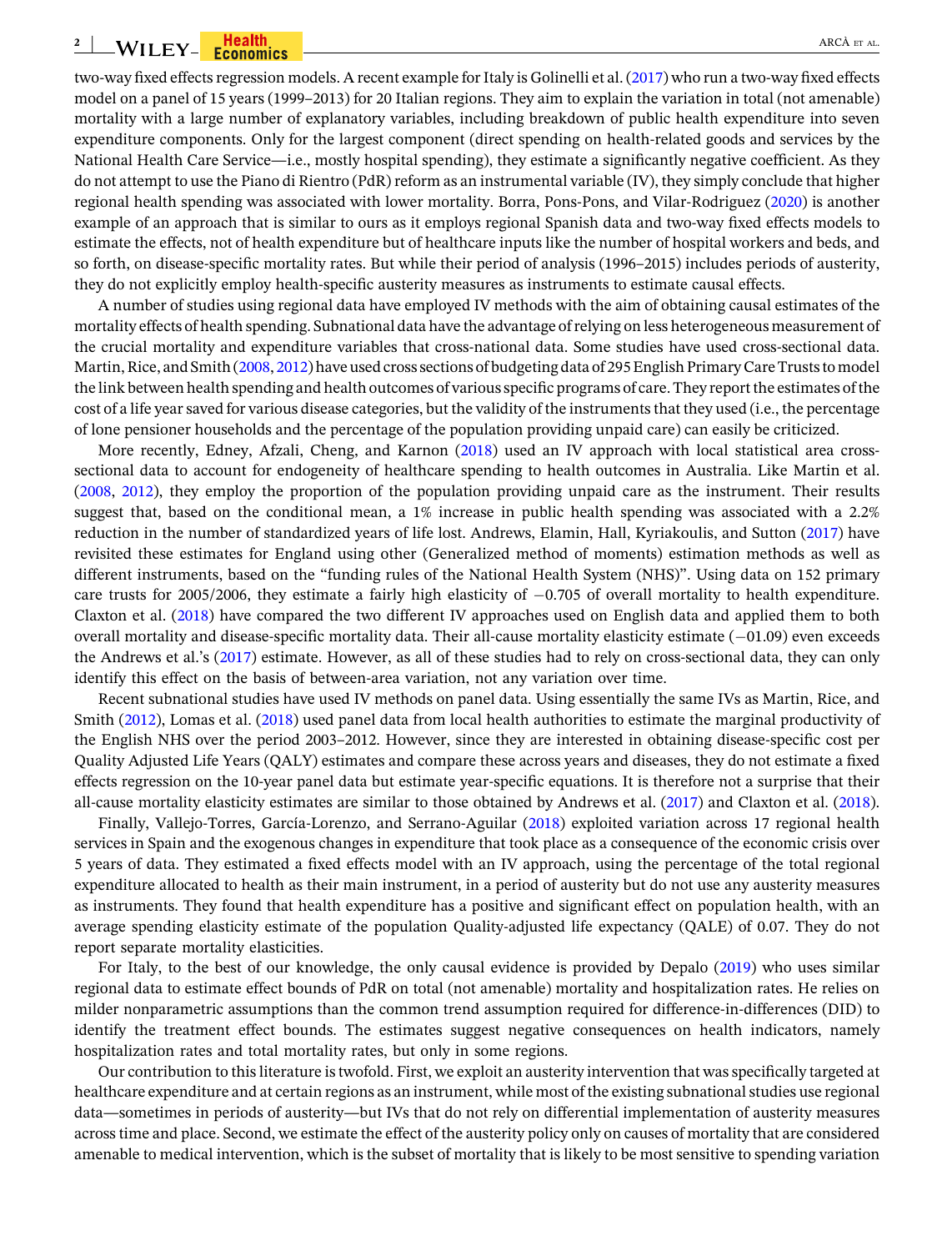and therefore a better measure to evaluate health consequences. Indeed, amenable mortality has gained prominence as an indicator of healthcare system performance and as a tool for the analysis of the effects of health policies (Eurostat, [2018](#page-14-0); Organisation for Economic Co‐operation and Development [OECD], [2018](#page-15-0)). For example, Moreno‐Serra and Wagstaff [\(2010\)](#page-15-0) and Wubulihasimu et al. [\(2016\)](#page-16-0) have used amenable mortality to study the effects of hospital payment reforms.

The cost containment/austerity reform enacted in Italy since 2008—PdR(financial recovery plan, PdR henceforth) provides a unique opportunity to compare health effects in districts with and without spending cuts. It was imposed by the central government on Italian regions, but did not affect all of the regions, not at the same time and not to the same extent. And while the regional exposure to this reform was not random but dictated by the degree of budgetary deficits incurred, this natural experiment still allowed for an evaluation of the consequences of spending cuts.

The overall effect of this reform has been a sizable decrease in the national health budget deficit, from 6 billion in 2006 to a bit over 1 billion in 2014, with a considerable reduction in the average annual contribution to national healthcare system deficit of the regions with PdR, from 72.3% in 2006 to 43% in 2015 (Ministero Economia e Finanze, [2014\)](#page-15-0). This rather drastic deficit reduction suggests that PdR may have been effective in reaching its financial targets. But, has PdR also had unintended effects on health and healthcare outcomes? The aim of this study is to test whether, at the margin, health spending affects health and healthcare outcomes. The Italian healthcare system reform is used as an instrument to assess causal effects, although its effects on spending are also of interest in their own right.

We exploit the staggered rollout of recovery plans across regions in Italy between 2004 and 2014 and use an IV approach coupled with two‐way fixed effects for region and time to identify the causal effects of healthcare spending on healthcare provision and quality/health and healthcare outcomes.

We find that—on average—PdR led to annual spending cuts of 3.8%, which in turn resulted—again on average—in a 3% rise in avoidable deaths among both men and women. Cause‐specific estimates suggest that most of these deaths were cancer-related. These harmful effects on mortality appear to have been mediated by substantial capacity cuts in hospital beds  $(-6.5%)$  and health workforce employment  $(-4%)$  which, in turn, have led to reductions in the rate of hospitalization  $(-8.5\%)$ , as well as a rise in hospital care seeking in non-PdR regions, mainly in the north of the country.

The remainder of the study is organized as follows: Section 2 explains the implementation of the recovery plans (PdR) and their timelines. Section [3](#page-7-0) describes data and empirical approach. Section [4](#page-13-0) presents the results. While, Section [5](#page-14-0) summarizes and concludes.

### **2** <sup>|</sup> **INSTITUTIONAL SETTING: PDR**

In 2001, the Italian constitutional reform led to the decentralization and federalization of the healthcare system, granting almost complete administrative and financial autonomy to each of the 21 regions and autonomous provinces. Since then, healthcare funding targets are fixed by the Ministry of Health and modulated at the regional level in accordance with regional planning targets. However, relatively soon after the federalization, 10 out of 21 regions, due to weak managerial capacity and lower health service performance, failed to reach the set goals and the regional health budgets quickly ran into severe deficits. Therefore, recent history of healthcare expenditure is marked by attempts to place stricter control over regions' health spending.

Since 2006, a process of recentralization has been underway, with a new player intervening in the healthcare system: the Ministry of Finance. In particular, the central government has prompted the defaulting regions to adopt financial recovery plans (PdR) in the form of agreements between the region and the central government. Such agreements constitute a formal commitment from the regions with budget deficit toward the Ministry of Health and the Ministry of Finance to design and implement consolidation path. The ministries became actively involved in designing and approving healthcare services delivery in regions with budget deficits, as well as in the evaluation of regional health services through ex ante and ex post monitoring (Depalo, [2019](#page-14-0)). The aim of such agreements was to restore financial stability and address structural organizational failures (Ministero della Salute, [2018](#page-15-0)).

However, PdR schemes were not implemented homogenously in allregions. Two main periods of implementation can be distinguished, that is, since 2007 (in the regions Lazio, Abruzzo, Liguria, Campania, Molise, Sicilia, and Sardegna) and since 2010 (in Calabria, Piemonte, and Puglia). Table [1](#page-3-0) provides an overview of policy implementation dates per region.

Moreover, for those regions that were not administratively capable to achieve the goals set for the first year of implementation, the national government decided to appoint an (external) commissioner in order to pursue the central government's targets (Ministero Economia e Finanze, [2009](#page-15-0)). The regions commissioned were Lazio, Abruzzo, Campania, Molise, and Calabria. Notably, the external commissioner acted as an agent on behalf of the central government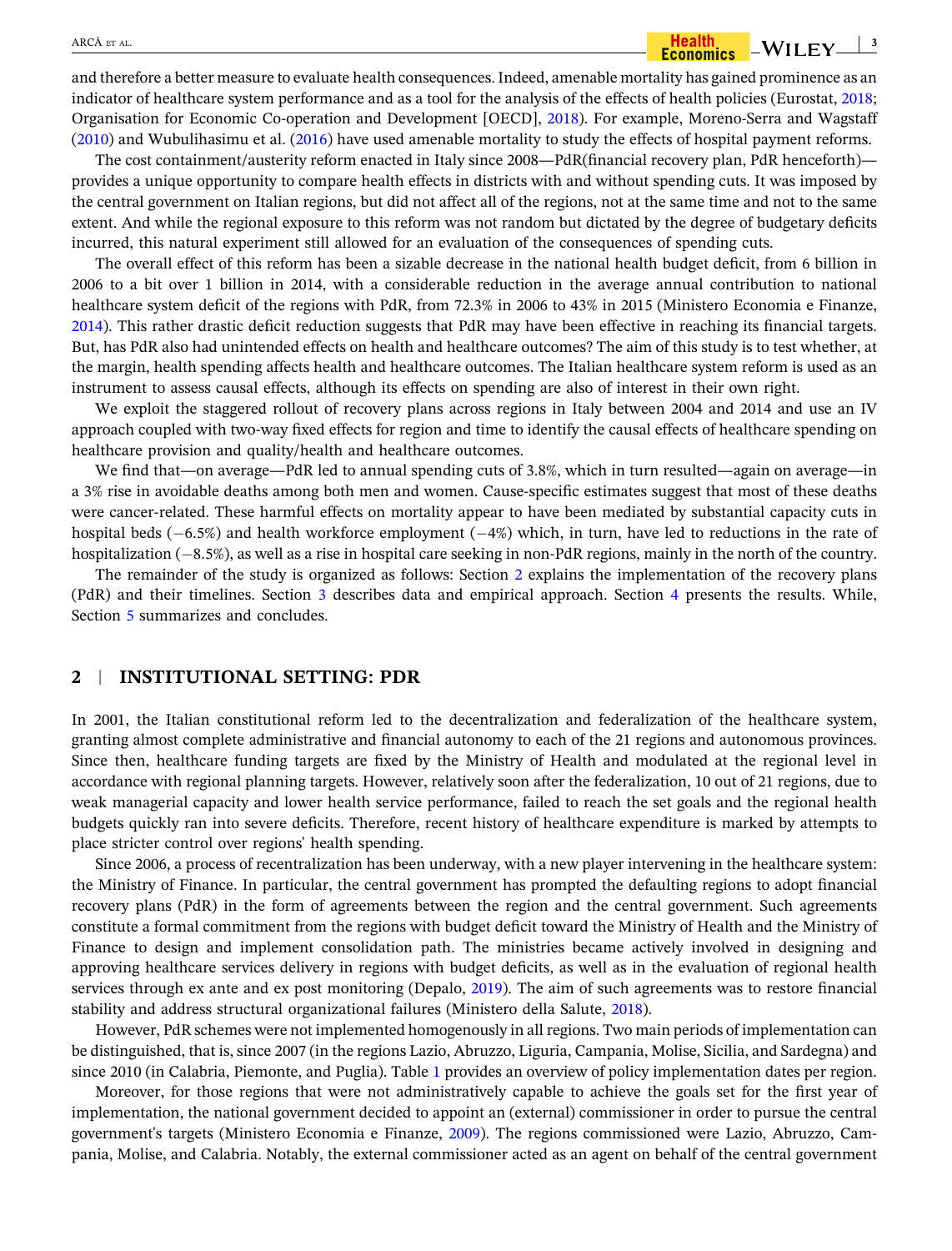#### <span id="page-3-0"></span>**4** - ARCÀ ET AL.

| Region         | Date of signature | <b>Resolution of approval</b>   |
|----------------|-------------------|---------------------------------|
| Lazio          | February 28, 2007 | DGR n. 149—March 6, 2007        |
| Abruzzo        | March 6, 2007     | DGR n. 224-March 13, 2007       |
| Liguria        | March 6, 2007     | DGR n. 243-March 9, 2007        |
| Campania       | March 13, 2007    | DGR n. 460-March 20, 2007       |
| Molise         | March 27, 2007    | DGR n. 362—March 30, 2007       |
| <b>Sicilia</b> | July 31, 2007     | DGR n. 312-August 1, 2007       |
| Sardegna       | July 31, 2007     | DGR n. 30/33—August 2, 2007     |
| Calabria       | December 17, 2009 | DGR n. 908/09-December 23, 2009 |
| Piemonte       | July 29, 2010     | DGR n. 1-415—August 2, 2010     |
| Puglia         | November 29, 2010 | DGR n. 2624-November 30, 2010   |

**TABLE 1** Overview of signature and entry into force of RP per region

*Source*: Ministero della Salute [\(2018\)](#page-15-0).

for the implementation and rollout of PdR and for the attainment of its objectives. As a result, the regions with a commissioner lost decision–making power on healthcare-related decisions, particularly on those decisions relevant for the achievement of PdR objectives. Despite the heterogeneity both in the type and timing of PdR implementation, several common elements of spending cuts and reduction of resources use can be identified among regions with PdR against regions without PdR (Aimone Gigio et al., [2017\)](#page-14-0). These characteristics are the focus of the present analysis to assess the effects of the overall PdR policy on health outcomes, while accounting and adjusting for inter‐regional variances. Therefore, and for the purpose of this analysis, the 20 Italian regions can be divided into two groups: 10 regions without PdR (regions that were never subjected to any PdR) and 10 regions with PdR.

Overall, PdR can be defined as plans for restructuring aimed at affecting the cost factors that led to the drastic increase of regional healthcare budget deficits. There were mainly six areas of cost reduction actions: (i) hospital network reorganization: focused on reduction in hospital beds and incentivization of de‐hospitalization; (ii) pharmaceutical consumption management: control over direct pharmaceutical distribution and implementation of reimbursement mechanisms for less expensive drugs; (iii) healthcare system workforce reorganization: hiring stop and freezing of turn‐over; (iv) accredited private sector management: reducing volumes of services provided by—and the number of —accredited private facilities; (v) centralized purchasing: centralization of purchasing and close monitoring of purchasing to avoid increasesin level ofspending; and (vi) appropriateness of prescription: utilization of health insurance card system for the improvement of prescription behavior and appropriateness (Ministero Economia e Finanze, [2009](#page-15-0)).

The regional spending cuts have not passed unnoticed. Throughout the years of implementation, PdRs have received societal attention and media coverage. For example, a recent article analyzed the long‐term effects of PdRs over the last 8 years in Campania (a southern Italian region; Gaita, [2019\)](#page-15-0). It reported the effects of over 45,000 units cut in workforce, closure of hospitals, and severe shortages in hospital beds availability. Similar patterns have been reported in Puglia and Calabria (Marino, [2016\)](#page-15-0). All three are southern Italian regions under PdR.

Of particular concern is that PdRs may have exacerbated geographical health inequalities. Unequal cuts in health spending per capita may have led to a decrease in the volume of healthcare facilities and services available, which may have in turn resulted in worsened population health outcomes. While evidence suggests that fiscal decentralization helped to reduce inequalities within regions (Di Novi, Piacenza, Robone, & Turati, [2019](#page-14-0)), the consequences of PdR policies are particularly relevant with respect to between‐region disparities which have persisted for decades despite allocation formulas aimed at equalizing the distribution of financial resources (Ferré et al., [2014](#page-14-0); Ricciardi, Belvis, Marino, Santoro, & Silenzi, [2011\)](#page-15-0).

The availability of amenable mortality statistics at the regional level has been argued to be a powerful indicator of regional health sector performance (Fantini et al., [2012](#page-14-0)). As our main health outcomes, we will analyze regional amenable mortalities, defined as preventable and treatable causes of deaths. We will first test whether decreasing healthcare financing and provision has had a positive marginal effect on amenable mortality rates. We then extend the concept to include healthcare utilization and an index of migration. As people in Italy can access medical care regardless of their region of residence, we anticipate that PdRs may also have influenced the utilization and inter‐ regional migration patterns of patients, as suggested in a recent national newspaper article (Russo, [2019\)](#page-15-0).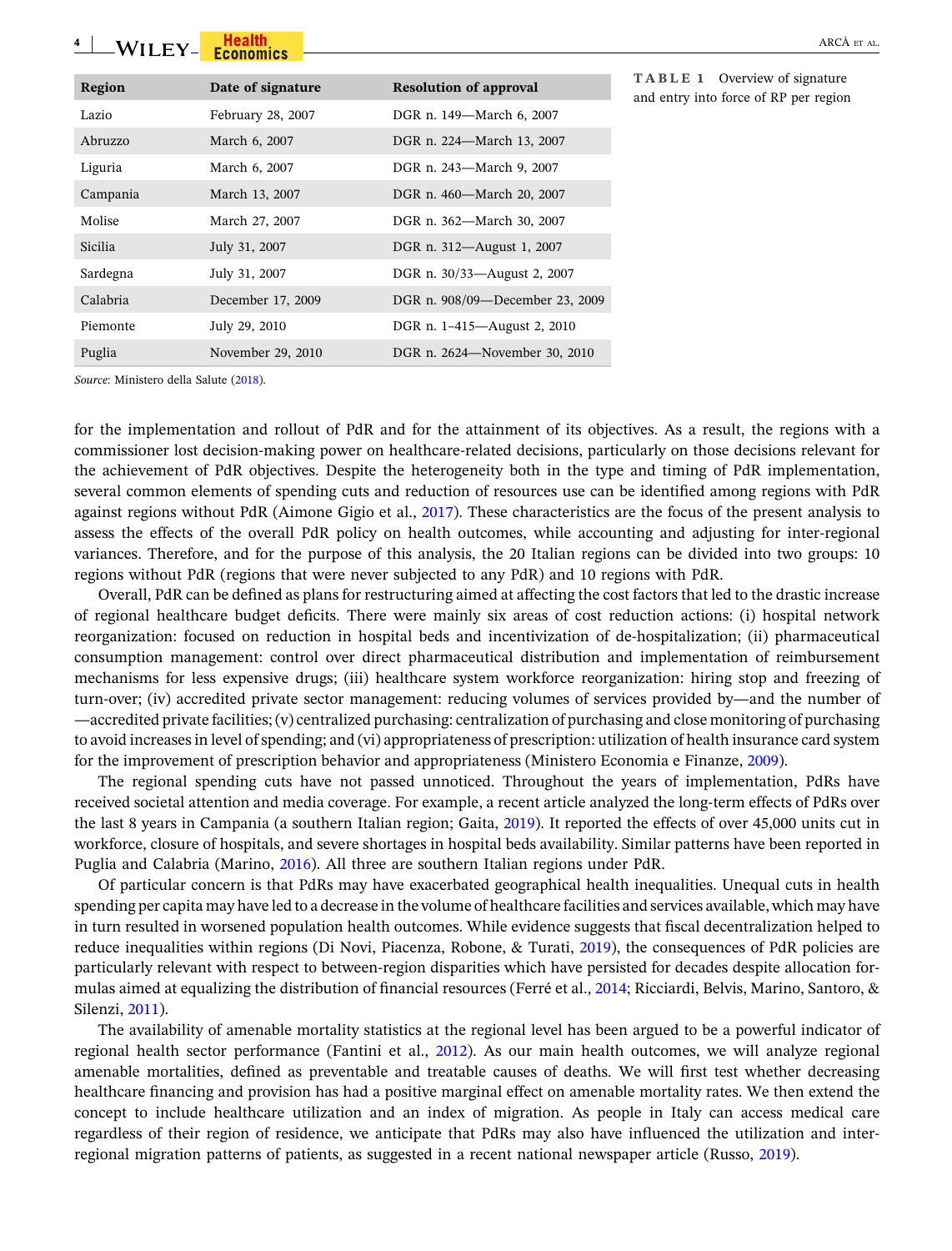# **3** <sup>|</sup> **DATA AND METHODS**

Our data were obtained from the Italian National Institute of Statistics (ISTAT) through the software "Health for All", which is publicly available on the ISTAT website (Istituto Nazionale di Statistica [ISTAT], [2019](#page-15-0)). We have assembled a panel data set for all variables for all 20 regions for 11 years (2004–2014). As a result, we use variation across 220 observations of regional health spending rates and other covariates.

### **3.1** <sup>|</sup> **Avoidable mortality by region**

The concept of avoidable mortality, denoting a subset of causes of mortality that are potentially preventable given effective and timely health care, has been developed and analyzed by different authors, including Nolte and McKee [\(2003,](#page-15-0) [2004](#page-15-0), [2008\)](#page-15-0) and Tobias and Yeh ([2009](#page-16-0)). However, in line with previous publications on amenable mortality in Europe (Mackenbach et al., [2017](#page-15-0)) and Italy (Fantini et al., [2012](#page-14-0)), in this study, we use the list of amenable mortality causes for certain age groups developed by Nolte and McKee, ([2004](#page-15-0)).

From the full list of amenable mortalities developed by Nolte and McKee, we could only use the cause-specific rates of amenable mortality for which regional data for the period 2004–2014 are available from ISTAT. The list of included causes of amenable mortality is presented in Table [2](#page-5-0). For most causes, avoidable mortality is restricted to those under 75, but for some causes, other age limits apply. All rates of amenable mortality included were also aggregated to population‐weighted averages standardized by age and gender stratified (male mortality and female mortality). Furthermore, to obtain disease-specific estimates, we also examine amenable mortalities disaggregated into five disease areas: circulatory system, neoplasms, infectious diseases, respiratory system, and diabetes.

### **3.2** <sup>|</sup> **Other regional outcome variables**

As indicators of regional healthcare resources, we use data on regional per capita public healthcare expenditure (expenditure), ordinary hospital bed rate (beds), and healthcare employee rate (employees).

Public healthcare expenditure accounts for the great majority of total healthcare expenditure in Italy, from 75% in 2001 to 80% in 2009 and down to 76.8% of 2014. Overall, private healthcare expenditure never accounted for more than 25% of the total healthcare expenditure (ISTAT, [2019\)](#page-15-0) and mainly consisted of out‐of‐pocket expenditure (Ferré et al., [2014\)](#page-14-0).

As measures of regional healthcare utilization, we use the hospitalization rate for any condition (hospitalizations ALL), hospitalization rate for cardiovascular diseases (hospitalizations CD), hospitalization rate for cancers/tumors (hospitalizations T), and cross‐regional border hospital care seeking (X border).

The rate of cross-regional border (hospital) care seeking behavior (i.e., the percentage of patients seeking hospital care in another region) is particularly relevant in the context of the federal Italian healthcare system. It measures of the extent to which patients seek hospital care in another region—primarily residents from southern regions going to northern region hospitals. While the patients bear the cost of going there, the cost of the cross-border care delivered is still to be paid for by the home region.

Finally, we use a set of control variables at the regional level, including population size registered on January 1, average disposable income per capita and GDP per capita, share of population above 64 years old, and young dependency ratio.

# **3.3** <sup>|</sup> **Effect identification**

The identification of the causal effect of cost containment on avoidable mortality requires us to address two possible sources of endogeneity. First, there may be reverse causality if regions with higher rates of mortality also historically show higher rates of expenditure. Second, there may be unobserved heterogeneity across regions. It is likely that some of the unobserved differences between treated and control regions also may vary over time. In that case, even ordinary least squares (OLS) estimation of a two‐way fixed effects regression will not yield unbiased estimates. One could think of health policies and healthcare practices that influence both public health expenditure and avoidable mortality. To

Health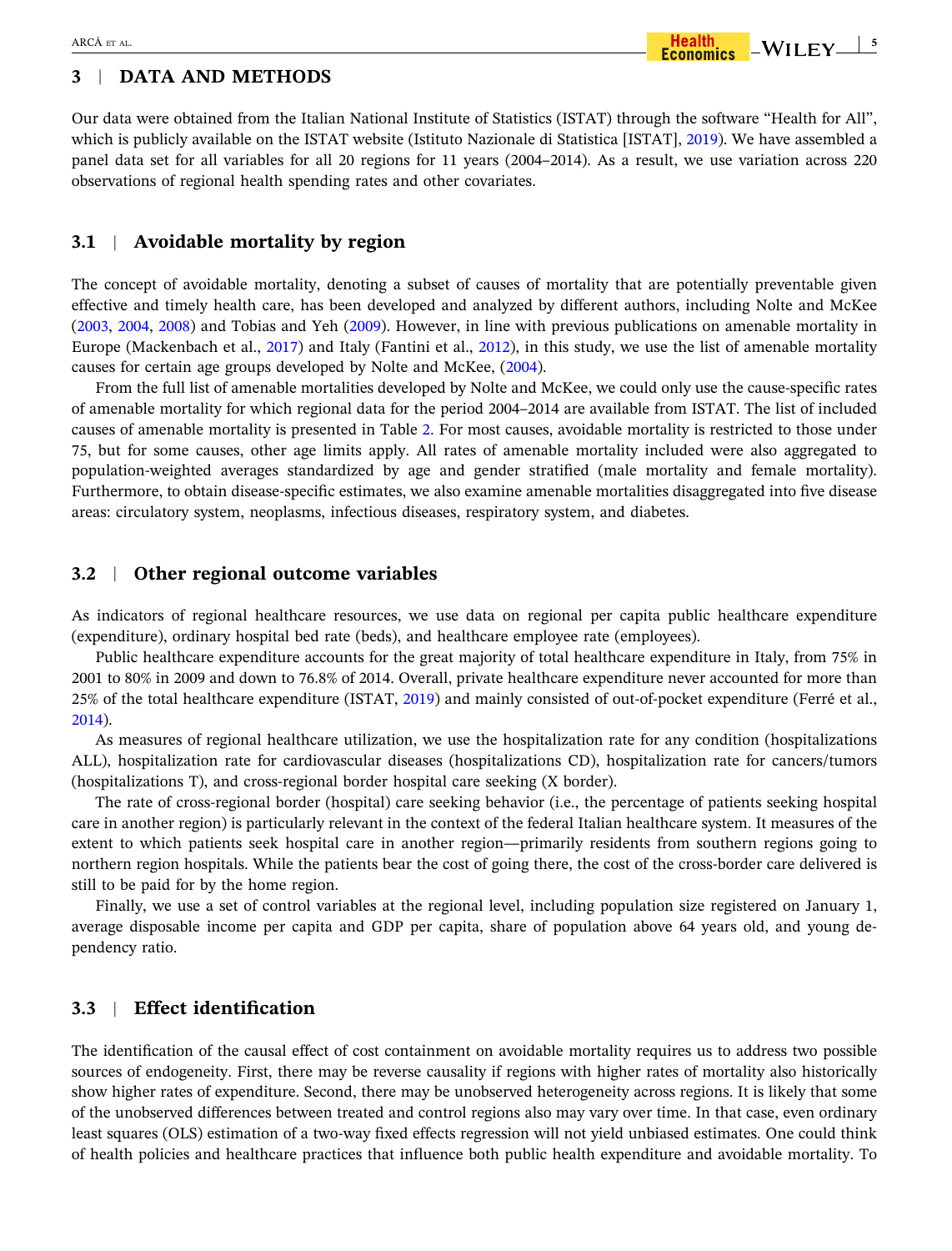<span id="page-5-0"></span>i.

| Total amenable mortality (ICD-10<br>code)                                               | Disease-area<br>mortality (ICD-<br>10 code) | Specific<br>mortality (ICD-<br>$10$ code)    | Description                                                                                                                              | Mean<br>2004 | Mean<br>2014 |
|-----------------------------------------------------------------------------------------|---------------------------------------------|----------------------------------------------|------------------------------------------------------------------------------------------------------------------------------------------|--------------|--------------|
| Female mortality (A15-A19; J10-J18; Infectious (A15-<br>C18-C21; C50; C53-C55; E10-E14; | A19; J10-J18)                               | Tuberculosis<br>$(A15-A19)$                  | Age-standardized mortality rate for<br>tuberculosis per 10,000 females                                                                   | 0.010        | 0.012        |
| I20-I25; I60-I69; J00-J99 excl.<br>$J10 - J18$                                          |                                             | Pneumonia and<br>influenza<br>$(J10-J18)$    | Age-standardized mortality rate for<br>pneumonia and influenza per<br>10,000 females                                                     | 0.011        | 0.099        |
|                                                                                         | Neoplasms (C18-<br>C21; C50; C53-<br>C55)   | C21)                                         | Colorectal (C18- Age-standardized mortality rate for<br>colon, rectal, and anal Cancer per<br>10,000 females                             | 1.071        | 0.908        |
|                                                                                         |                                             | Breast (C50)                                 | Age-standardized mortality rate for<br>breast cancer per 10,000 females                                                                  | 2.084        | 1.893        |
|                                                                                         |                                             | Cervical and<br>uterus $(C53-$<br>C55)       | Age-standardized mortality rate for<br>cervical and uterus cancer per<br>10,000 females $(< 45$ years)                                   | 0.042        | 0.046        |
|                                                                                         | Diabetes (E10-<br>E14)                      | Diabetes (E10-<br>E14)                       | Age-standardized mortality rate for<br>diabetes mellitus per 10,000<br>$f$ emales $(<$ 45 years)                                         | 0.008        | 0.010        |
|                                                                                         | Circulatory (I20-<br>I25; I60-I69)          | Ischemic (I20-<br>125)                       | 50% of age-standardized mortality rate<br>for heart diseases per 10,000<br>females                                                       | 1.731        | 1.053        |
|                                                                                         |                                             | Cerebrovascular<br>$(I60-I69)$               | Age-standardized mortality rate for<br>cerebrovascular diseases per<br>10,000females                                                     | 1.294        | 0.907        |
|                                                                                         | Respiratory (J00-<br>J99 excl. J10-<br>J18) | Respiratory<br>(J00-J99 excl.<br>$J10 - J18$ | Age-standardized mortality rate for all<br>respiratory disease (excl.<br>pneumonia/influenza) per<br>10,000 females $(0-14$ years)       | 0.110        | 0.049        |
| Total female amenable mortality                                                         |                                             |                                              | Age-standardized mortality rate per<br>10,000 females                                                                                    | 6.364        | 4.934        |
| Male Mortality (A15-A19; J10-J18;<br>C18-C21; C50; C53-C55; E10-E14;                    | Infectious (A15-<br>A19; J10-J18)           | Tuberculosis<br>$(A15-A19)$                  | Age-standardized mortality rate for<br>tuberculosis per 10,000 males                                                                     | 0.035        | 0.026        |
| I20-I25; I60-I69; J00-J99 excl.<br>$J10 - J18)$                                         |                                             | Pneumonia and<br>influenza<br>$(J10-J18)$    | Age-standardized mortality rate for<br>pneumonia and influenza per<br>10,000 males                                                       | 0.201        | 0.188        |
|                                                                                         | Neoplasms (C18-<br>C21; C50; C53-<br>C55)   | Colorectal (C18-<br>C21)                     | Age-standardized mortality rate for<br>colon, rectal, and anal cancer per<br>10,000 males                                                | 0.741        | 0.609        |
|                                                                                         | Diabetes (E10-<br>E14)                      | Diabetes (E10-<br>E14)                       | Age-standardized mortality rate for<br>diabetes mellitus per 10,000 males<br>$(< 45$ years)                                              | 0.019        | 0.023        |
|                                                                                         | Circulatory (I20-<br>$I25$ ; $I60-I69$ )    | Ischemic (I20-<br>I25)                       | 50% of age-standardized mortality rate<br>for ischemic heart diseases per<br>10,000 males                                                | 5.148        | 3.449        |
|                                                                                         |                                             | Cerebrovascular<br>$(I60-I69)$               | Age-standardized mortality rate for<br>cerebrovascular diseases per<br>10,000 males                                                      | 2.008        | 1.462        |
|                                                                                         | Respiratory (J00-<br>J99 excl. J10-<br>J18) | Respiratory<br>(J00-J99 excl.<br>$J10 - J18$ | Age-standardized mortality rate for all<br>respiratory disease (excl.<br>pneumonia/influenza) per 10,000<br>males $(1-14 \text{ years})$ | 0.122        | 0.044        |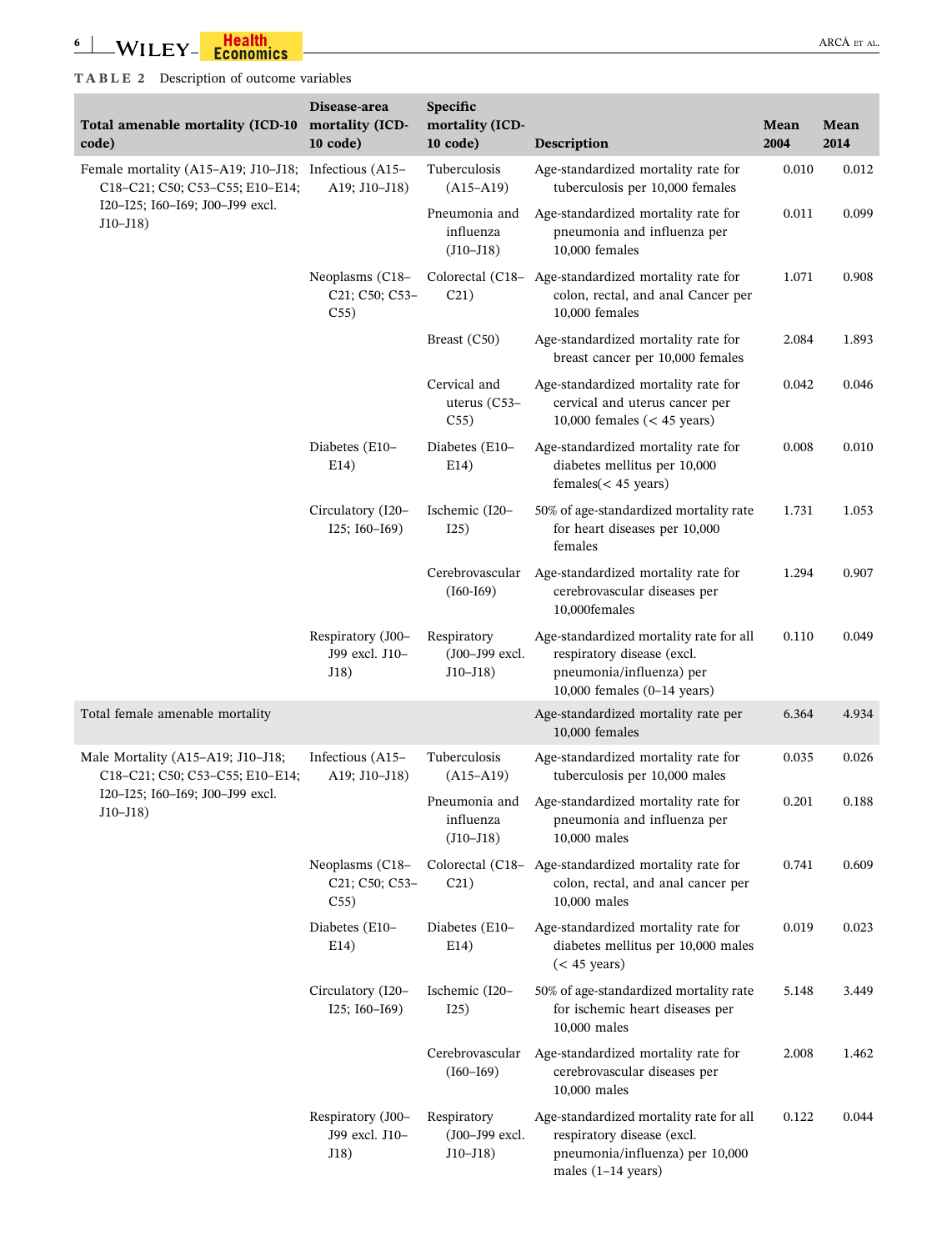### <span id="page-6-0"></span>**TABLE 2** (Continued)

| Total amenable mortality (ICD-10<br>code) | Disease-area<br>mortality (ICD-<br>$10 \text{ code}$ | Specific<br>mortality (ICD-<br>$10 \text{ code}$ | Description                                                                  | Mean<br>2004 | Mean<br>2014 |
|-------------------------------------------|------------------------------------------------------|--------------------------------------------------|------------------------------------------------------------------------------|--------------|--------------|
| Total male amenable mortality             |                                                      |                                                  | Age-standardized mortality rate per<br>10,000 males                          | 9.195        | 6.604        |
| Expenditure                               |                                                      |                                                  | Regional per-capita public<br>healthcare expenditure                         | 1550.95      | 1852.50      |
| <b>Beds</b>                               |                                                      |                                                  | Ordinary hospital bed rate per<br>10,000 people                              | 38.530       | 32.685       |
| Employees                                 |                                                      |                                                  | Healthcare system employee<br>(workforce) rate per<br>$10,000$ people        | 120.320      | 114.704      |
| Hospitalizations ALL                      |                                                      |                                                  | Hospitalization rate for any<br>condition per 1000 people                    | 138.102      | 116.648      |
| Hospitalizations CD                       |                                                      |                                                  | Hospitalization rate for<br>cardiovascular diseases<br>per 10,000 people     | 2639.88      | 2009.88      |
| Hospitalizations T                        |                                                      |                                                  | Hospitalization rate for tumors per<br>$10,000$ people                       | 1356.29      | 1147.15      |
| X border:                                 |                                                      |                                                  | Index of migration $(\%$ of migrants) to<br>other region for hospitalization | 10.105       | 10.685       |

*Note*: Age limit is 75 years except if otherwise mentioned. *Source*: ISTAT (National Institute of Statistics).

control for this time-varying heterogeneity and deal with the endogeneity deriving from it, we prefer to go beyond the standard two‐way fixed effects approach often used in this literature (as e.g., in Ruhm's studies) and exploit the effect of PdR as an exogenous change on public health expenditure as an instrument in identifying the spending effect on avoidable mortality.

Thus, in order to estimate the causal effect of cost containment induced by the recovery plans (PdRs) on rates of amenable mortality, we combine an IV approach with a two-way fixed effects model. We exploit the temporal and geographical variation induced by the administrative changes due to the policy rollout as an IV in a standard two‐stage least squares approach. We estimate the following first‐stage equation:

$$
Exp_{rt} = \alpha + \sum_{k} \beta_{k} PdR_{rk} + \delta X_{rt} + \gamma_{r} + \mu_{t} + \varepsilon_{rt}
$$
\n(1)

where  $Exp_{rr}$  is the per capita health expenditure in region  $r$  in time  $t$ . PdR is an indicator which takes the value 1 if the region *r* is under PdR in each time period *k*, and the value 0 otherwise.  $X_{rt}$  is a vector of control variables at regional level including population size (recorded on January 1), pro‐capita disposable income and GDP per capita. *γr* and *μt* are region- and time-fixed effects. The region-fixed effects capture the unobserved regional heterogeneity that is timeinvariant while the time‐fixed effects capture the time trend that is common across regions. The predicted values of expenditure  $Exp_{rt}$  derived from Equation (1) are then used in the second-stage regression equation as follows:

$$
\log(Y)_{rt} = \alpha + \beta \widehat{\exp}_{rt} + \delta X_{rt} + \gamma_r + \mu_t + \varepsilon_{rt}
$$
\n(2)

where  $Y_{rt}$  is the population health outcome of interest observed in region *r* in time *t*.  $\beta$  is our coefficient of interest and captures the effect of expenditure changes on health outcomes.

The rationale behind making use of PdR as an instrument deserves some further discussion. There are two main conditions to hold for an instrument to be reliable. First, the IV must be valid, which means that the instrument cannot

 $-WILEY \frac{1}{2}$ 

Health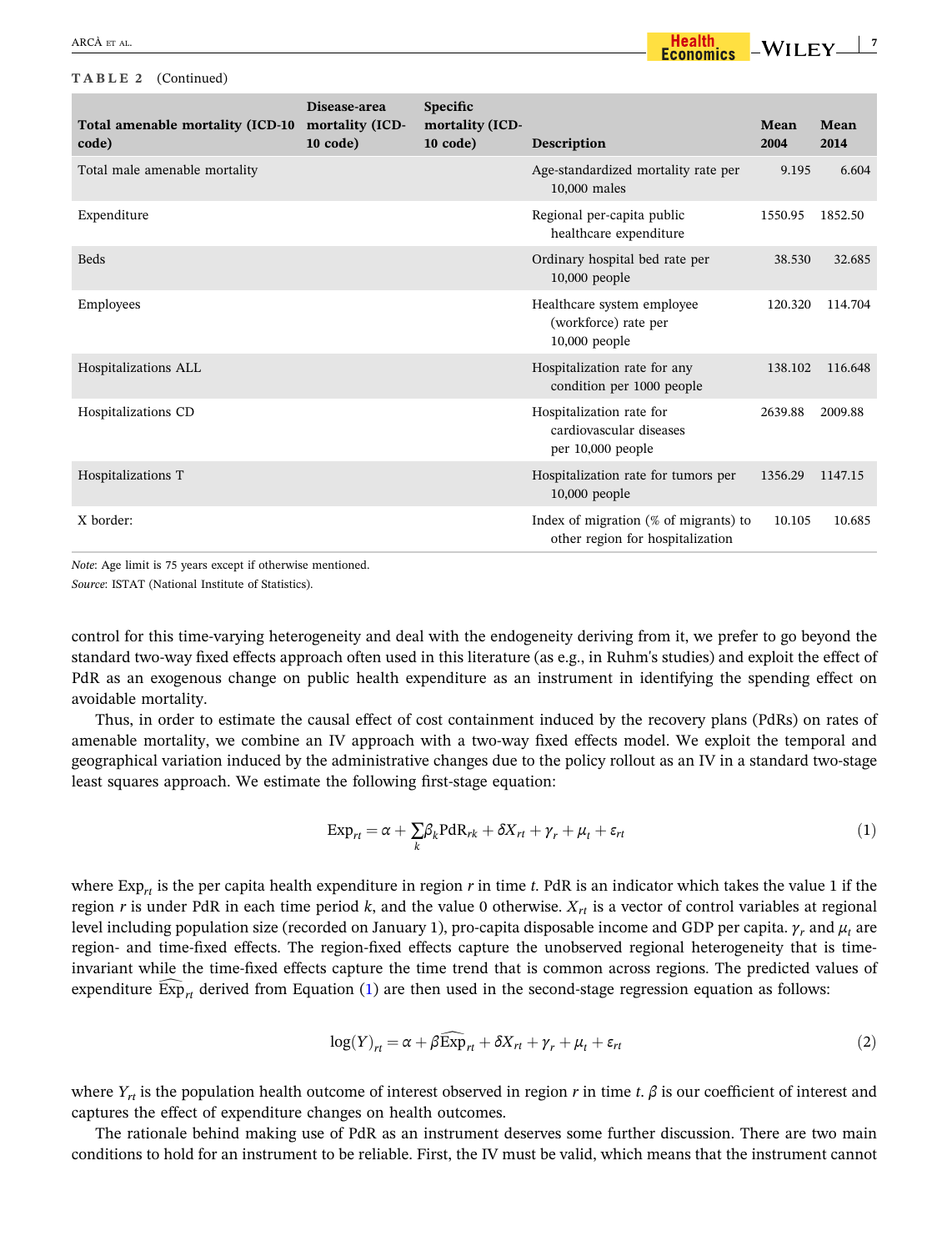#### <span id="page-7-0"></span>**8**  $\text{WII EY}$  **Fealth** are allowing a set  $\text{ARCÅ ET AL}$

be correlated with the error term in the second stage. In other words, PdR may only affect the outcome through expenditure, not through any other route. In our data, the correlation between the PdR dummy and amenable mortality is actually very low, being  $-0.04$  for males and  $-0.02$  for females, respectively. This increases the confidence in the assumption that expenditure is the only indirect channel between the two. In fact, as highlighted above, the main aim of the PdR implementation was to restore financial stability of the regions. It was a national policy imposed on the regions running the larger deficits. It directly affected the regional per capita health expenditure resulting from austerity measures that included the reduction of the regional hospital bed capacity and medical human resources. As such, it identifies plausibly exogenous variation in health expenditure.

Second, it must be powerful. In this case, the instrument is highly correlated with the expenditure per capita because the main consequence of PdRs rollout was to contain costs and de facto reducing the health expenditure. Thus, PdRs are expected to explain much of the observed variation across time and region in expenditure. Moreover, we check for the power of the instrument in the first stage using the *F*‐test on whether the excluded instrument significantly differs from zero (Staiger and Stock, [1997](#page-15-0)). These values are substantially above both the rough, but commonly used, rule of the thumb of 10 and the more formal cutoffs provided by Stock and Yogo ([2005](#page-16-0)).

Using PdR in an IV framework allows us to make our contribution threefold. In the first stage, we are able to estimate the average impact of the policy intervention on the regional healthcare spending. In the second stage, we exploit this variation to estimate the health consequences at the margin of the budget cuts. Third, we employ a similar IV strategy to examine potential mechanisms of the austerity measures, by estimating the expenditure effect on intermediate outcomes like hospital beds per capita and other measures of regional healthcare capacity and utilization.

### **4** <sup>|</sup> **RESULTS**

This section presents the main results of our empirical analysis in four steps. First, we provide some descriptive findings through a graphical analysis. Second, we document the intended effect of PdR in terms of cuts in expenditure. Third, we estimate the effect of austerity in healthcare on overall amenable mortality and then for the distinct causes of mortality, separately for males and females. Finally, we estimate expenditure effects on intermediate health care outcomes like hospital capacity and utilization as potential pathways that help explaining these results.

### **4.1** <sup>|</sup> **Graphical analysis**

Figure [1](#page-8-0) displays the trends for healthcare expenditure per capita and mortality across PdR (red lines) and non-PdR regions (black lines). It clearly shows that after the gradual PdR rollout in 2007, 2009, and 2010, there was a closing of the expenditure gap across regions. However, on the other side, this was accompanied by a widening of the mortality gap between PdR and non‐PdR regions, with the gap gradually becoming wider over time. The same patterns emerge for both female as for male mortality, which are displayed in Figure  $2<sup>1</sup>$  $2<sup>1</sup>$  $2<sup>1</sup>$ 

### **4.2** <sup>|</sup> **Model estimates**

The first-stage regression results in Table [3](#page-9-0) show that the implementation of PdR has led to a significant reduction in per capita expenditure of about €68, corresponding to a drop of about 3.8%. This is likely to represent the intended effects of the policy, which was aimed at restoring the financial stability through budget cuts. While the €68 annual reduction may seem small compared to the average budget deficits running up to 7%–10% annually, we will examine next whether they may have had any unintended effects on mortality that was potentially avoidable.

Table [4](#page-9-0) shows the estimates of our baseline IV model with two-way fixed effects (years and regions) as well as some time‐varying controls like population size, income per capita, and GDP. Columns (1) and (2) report the estimates of the effect of health expenditure on total amenable mortality for males and females, respectively. Columns (3) and (4) report the same effect in terms of elasticity.

We find that a decrease of  $\epsilon$ 100 in per capita expenditure on health caused a 4.5% rise in amenable mortality, which is consistent for both males and females. In terms of elasticity, we estimate an elasticity of amenable mortality with respect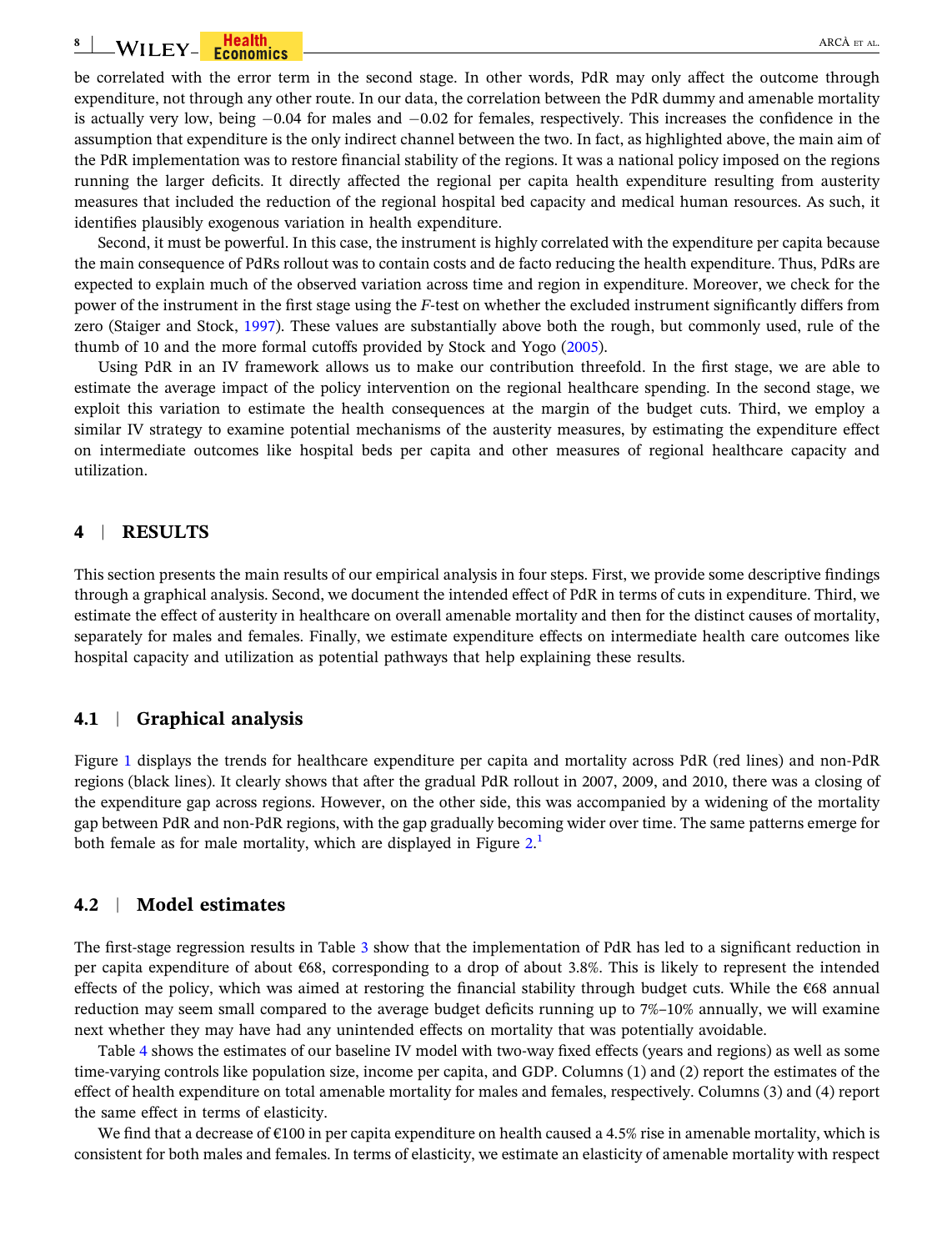<span id="page-8-0"></span>

**FIGURE 1** Time trends in (logs of) healthcare expenditure per capita and overall avoidable mortality: Piano di Rientro (PdR) and non‐PdR regions. The figure shows the time trends of the logarithm of healthcare expenditure per capita (left axis) and the logarithm of total amenable mortality (right axis). The two vertical dotted lines depict the two periods of PdR rollout



**FIGURE 2** Time trends in (logs of) female and male avoidable mortality: Piano di Rientro (PdR) and non‐PdR regions. The figure shows the time trends for the logarithm of total amenable mortality for female (a) and male (b)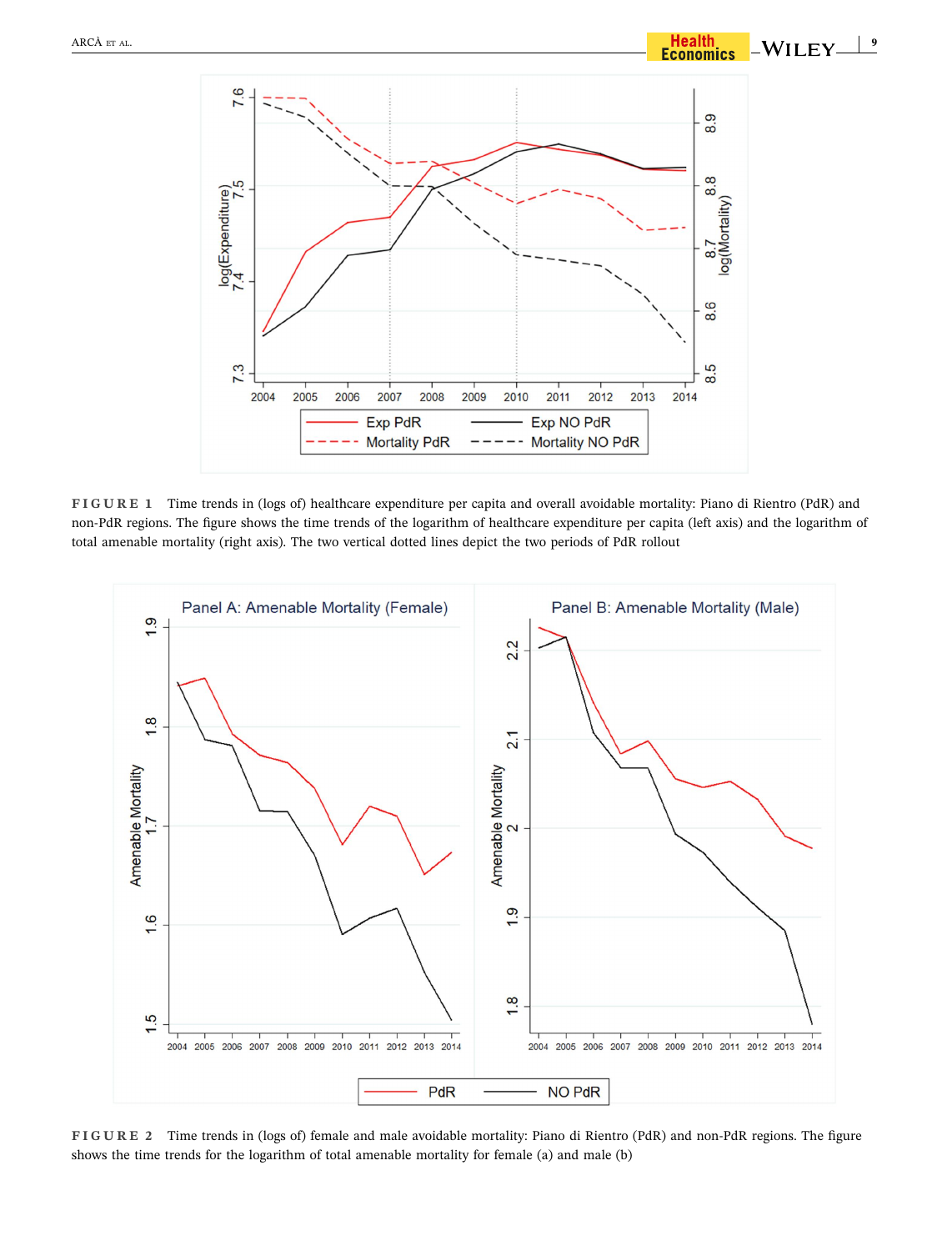<span id="page-9-0"></span>

|           | (1)                   | (2)                  |
|-----------|-----------------------|----------------------|
|           | Expenditure           | Ln(Expenditure)      |
| PdR       | $-68.052***$ (14.250) | $-0.038$ *** (0.008) |
| Controls  | <b>Yes</b>            | <b>Yes</b>           |
| Year FE   | Yes                   | Yes                  |
| Region FE | <b>Yes</b>            | Yes                  |
| Obs.      | 220                   | 220                  |

**TABLE <sup>3</sup>** First‐stage estimates **(1) (2)**

*Notes*: Parameter estimates of Equation [\(1\)](#page-6-0). Controls include population size recorded on January 1, pro‐capita disposable income and GDP. Standard errors in *italics*.

Abbreviation: PdR, piano di rientro.

\*\*\*, \*\*, \* indicate statistical significance at 1%, 5%, and 10%, respectively.

|  |  |  |  |  | <b>TABLE 4</b> Estimates of the effect on overall amenable mortality by sex |  |  |  |  |  |  |  |  |  |  |  |
|--|--|--|--|--|-----------------------------------------------------------------------------|--|--|--|--|--|--|--|--|--|--|--|
|--|--|--|--|--|-----------------------------------------------------------------------------|--|--|--|--|--|--|--|--|--|--|--|

|                    | (1)<br>Male mortality             | $\left( 2\right)$<br><b>Female mortality</b> | (3)<br>Male mortality | (4)<br><b>Female mortality</b> |
|--------------------|-----------------------------------|----------------------------------------------|-----------------------|--------------------------------|
|                    | IV                                | IV                                           | <b>IV-elasticity</b>  | <b>IV-elasticity</b>           |
| Expenditure        | $-0.00044$ <sup>**</sup> (0.0002) | $-0.00045$ ** (0.0002)                       |                       |                                |
| Ln (expenditure)   |                                   | $\overline{\phantom{a}}$                     | $-0.785$ ** (0.363)   | $-0.802^{\ast\ast}$ (0.388)    |
| Controls           | Yes                               | Yes                                          | Yes                   | Yes                            |
| Year FE            | Yes                               | <b>Yes</b>                                   | Yes                   | Yes                            |
| Region FE          | Yes                               | Yes                                          | Yes                   | Yes                            |
| First stage F-test | 28.111                            | 28.111                                       | 27.694                | 27.694                         |
| Obs.               | 220                               | 220                                          | 220                   | 220                            |

*Notes*: Parameter estimates of Equation [\(2\)](#page-6-0). Dependent variable is the logarithm of amenable mortality. Controls include population size, per capita disposable income and GDP per capita, share of population above 64 years old, and young dependency ratio. Standard errors in *italics*.

\*\*\*, \*\*, \* indicate statistical significance at 1%, 5%, and 10%, respectively.

to health expenditure of approximately  $-0.8$ . In other words, the average 3.8% spending cut resulted in a 3% rise in the avoidable death rates. All these estimates are fairly precise and statistically significantly different from 0 at the 5% level.

Next, we examine the disaggregated effects of austerity in healthcare by cause‐specific mortality, stratified by sex. Table [5](#page-10-0) displays parameter estimates for males (panel A) and females (panel B), respectively.

Concerning male mortalities, we find a negative and statistically significant effect for circulatory system amenable mortality and neoplasms amenable mortality (mainly due to colorectal cancer for men), with a coefficient  $-0.0005$ and  $-0.002$ , respectively. The analysis also reveals negative coefficients for infectious disease mortality (column 3) and respiratory diseases mortality (column 4). However, in both cases, the results are not statistically significant at conventional levels. For females, we find a negative, and statistically significant, effect only on neoplasms amenable mortalities (i.e., mainly breast and cervical cancers).

Finally, we explore some potential pathways for the mortality effects we find. Table [6](#page-10-0) displays estimates of the effect of cost containment, induced by PdR schemes, on several measures of healthcare resources and utilization: hospitalizations (columns 1–3), healthcare-related migration (column 4), hospital bed rates (column 5), and healthcare employment (column 6).

Overall, hospitalizations show a reduction of about 13% for a  $\epsilon$ 100 change in per capita expenditure, which is statistically significant at 1% level. For the cause‐specific hospitalizations, we find a significant 3.5% drop in those for cardiovascular diseases and 2% with respect to tumors. However, the latter is not statistically significant.

With respect to the healthcare-related cross-border migration, column (4) shows that the austerity has had a strong and statistically significant effect on regional border crossing in care seeking, which amounts to a 7% increase for a  $\epsilon$ 100 reduction in per capita expenditure. This result highlights a major concern for both between and within‐region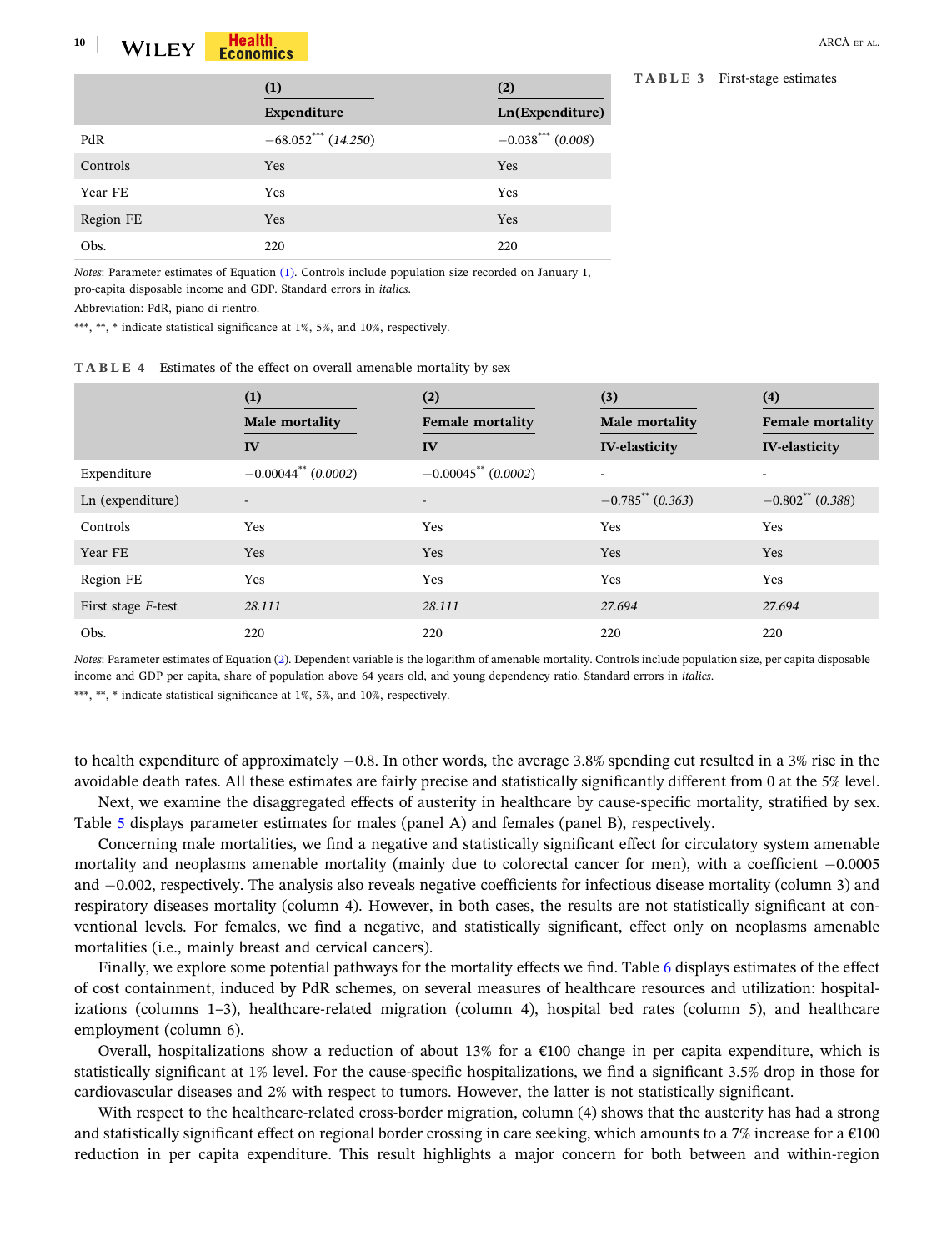<span id="page-10-0"></span>**TABLE 5** Estimates of the effect on amenable mortality by cause and sex

|                                 | (1)<br>Circulatory                | (2)<br><b>Neoplasms</b> | (3)<br><b>Infectious</b> | (4)<br><b>Respiratory</b> | (5)<br><b>Diabetes</b> |
|---------------------------------|-----------------------------------|-------------------------|--------------------------|---------------------------|------------------------|
| Panel A: Males<br>Expenditure   | $-0.00048$ <sup>**</sup> (0.0002) | $-0.00234$ *** (0.0008) | $-0.00012(0.0011)$       | $-0.00211(0.0024)$        | 0.00108(0.0022)        |
| Panel B: Females<br>Expenditure | $-0.00034(0.0003)$                | $-0.00087$ (0.0004)     | $-0.00114(0.0012)$       | $-0.00238(0.0033)$        | 0.00302(0.0019)        |
| Controls                        | Yes                               | Yes                     | Yes                      | Yes                       | Yes                    |
| Year FE                         | <b>Yes</b>                        | <b>Yes</b>              | Yes                      | Yes                       | <b>Yes</b>             |
| Region FE                       | Yes                               | Yes                     | Yes                      | Yes                       | Yes                    |
| Obs.                            | 220                               | 220                     | 220                      | 220                       | 220                    |

*Notes*: Parameter estimates of Equation ([2\)](#page-6-0). Dependent variable is the logarithm of amenable mortality by cause. Controls include population size recorded on January 1, per capita disposable income and GDP per capita, share of population above 64 years old, and young dependency ratio. Standard errors in italics. \*\*\*, \*\*, \* indicate statistical significance at 1%, 5%, and 10%, respectively.

**TABLE 6** Estimates of the effect on health‐care utilization and resources

|                           | (1)                                   | (2)      | (3)        | (4)                                                                                                                 | (5)         | (6)              |
|---------------------------|---------------------------------------|----------|------------|---------------------------------------------------------------------------------------------------------------------|-------------|------------------|
|                           | <b>Hospitalizations</b><br><b>ALL</b> | Hosp. CD | Hosp. T    | X Border                                                                                                            | <b>Beds</b> | <b>Employees</b> |
|                           | IV                                    | IV       | IV         | IV                                                                                                                  | IV          | IV               |
| Expenditure               | $0.00137***$ $(0.0003)$               |          |            | $0.00035^{**}$ (0.0002) $0.00025$ (0.0002) $-0.00074^{**}$ (0.0003) $0.00097^{***}$ (0.0003) $0.0005^{**}$ (0.0002) |             |                  |
| <b>Controls</b>           | Yes                                   | Yes      | <b>Yes</b> | <b>Yes</b>                                                                                                          | Yes         | Yes              |
| Year FE                   | Yes                                   | Yes      | <b>Yes</b> | Yes                                                                                                                 | Yes         | <b>Yes</b>       |
| Region FE                 | Yes                                   | Yes      | <b>Yes</b> | <b>Yes</b>                                                                                                          | Yes         | <b>Yes</b>       |
| First stage F-test 28.111 |                                       | 28.111   | 28.111     | 28.111                                                                                                              | 28.111      | 28.111           |
| Obs.                      | 220                                   | 220      | 220        | 220                                                                                                                 | 200         | <b>200</b>       |

*Notes*: Parameter estimates of Equation [\(2](#page-6-0)). Dependent variable is the logarithm of utilization outcome. Controls include population size recorded on January 1, per capita disposable income and GDP per capita, share of population above 64 years old, and young dependency ratio. Standard errors in italics. \*\*\*, \*\*, \* indicate statistical significance at 1%, 5%, and 10%, respectively.

inequality. First, cross‐border care use tends to increase the (travel) access cost for those who seek care from other regions, but the hospital bill is still picked up by the home region. Second, it increases the within‐region access gap between individuals with different ability to pay for seeking treatments in other regions. For equity reasons, both patterns seem undesirable and PdR is likely to have further promoted treatment differences that favor those able and willing to travel to other regions to obtain potentially better (or at least quicker) care. In that sense, PdR may have further worsened equity in healthcare access between rich and poor.

Finally, columns (5) and (6) show strong effects on capacity measures like hospital beds and the healthcare system workforce that amount to about 10% and 5%, both of which statistically significant. These findings strongly suggest that the spending cuts were translated mainly into medical capacity reductions in PdR regions that in turn induced hospital utilization drops and patient migration patterns.

### **4.3** <sup>|</sup> **Robustness checks**

In order to examine the robustness of our results, we perform several checks. First, we investigate the first-stage linking PdR to expenditure. In particular, we perform a simulation exercise through randomization-based statistical inference

 $-WILEY$ <sup>11</sup>

Health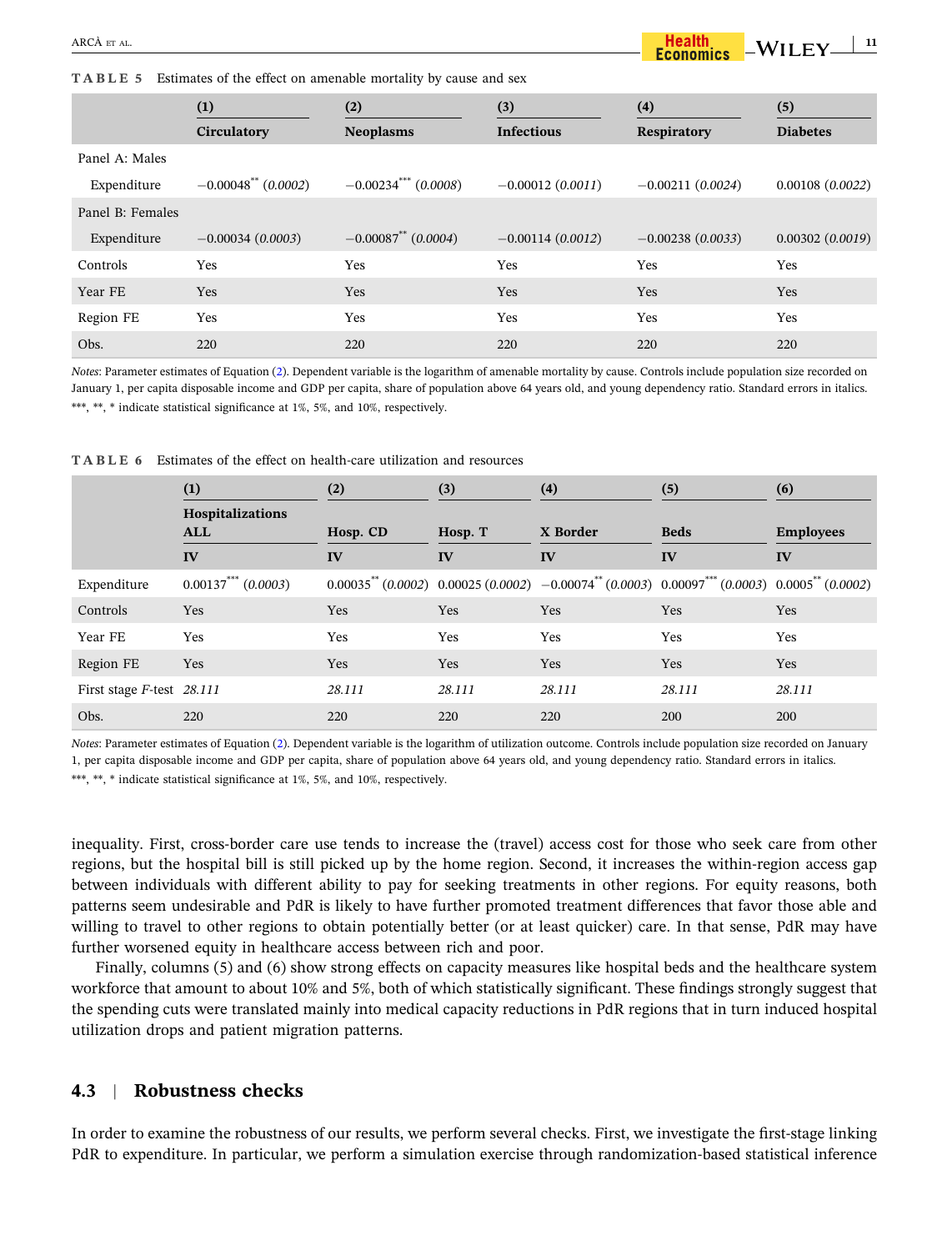

**FIGURE 3** Randomization inference. The figures show the distributions of the placebo estimates based on 2000 permutations for expenditure and log (expenditure), separately. The vertical red lines depict the respective first-stage coefficients in Table [2](#page-5-0)

for significance tests. We simulate the effect of PdR by randomly assigning a placebo policy to regions at different points in time, in place of the real one.

We repeat this procedure 2000 times in order to generate a distribution of placebo treatment effects. Figure 3 presents the nonparametric distributions of these placebo estimates for both expenditure and its logarithm transformation, separately.

Figure 3 shows that the average of the placebo treatments is zero and the actual coefficients, which are depicted by the red vertical lines, fall far from the tail of the distribution. This clearly indicates that the negative and significant effect that we find in the first stage is very unlikely to have occurred for reasons other than PdR.

Second, we estimate our model using as dependent variables the overall mortality rates and the nonamenable mortality rates, for both males and females, separately. In fact, by definition, these are not supposed to be affected by the cost containment. Indeed, the results in Table [7](#page-12-0) show no significant effect on any of the outcomes considered.

However, the point estimates are still of some interest, as they allow us to compare our results to previous findings and thus to check for the plausibility of our estimates. Gallet and Doucouliagos [\(2017](#page-15-0)), through a meta-regression analysis, find that the spending elasticity for overall mortality is about  $-0.13$ . The one we estimate here is very close, ranging between  $-0.17$  (males) and  $-0.15$  (females). Concerning the Italian case, these estimates also go in the same direction of those provided by Depalo ([2019\)](#page-14-0), who identifies treatment bounds on total mortality for each treated region.

These checks—of the reform timing and the main dependent variable—therefore add to the confidence we have in our main estimates of mortality effects of PdR.

Third, in Table [8](#page-12-0), we also perform additional checks with respect to the institutional setting. In columns (1) and (2), we report the estimated coefficients of our model when including in the treatment group only regions in which an external commissioner was appointed. We find larger effects on mortality which are consistent the more severe cuts practiced by the commissioner. In columns (3) and (4), we restrict the time window after the policy in order to rule out any concern about potential confounding from the general spending review passed by Monti's government in  $2012<sup>2</sup>$  $2012<sup>2</sup>$ The results remain basically unaltered.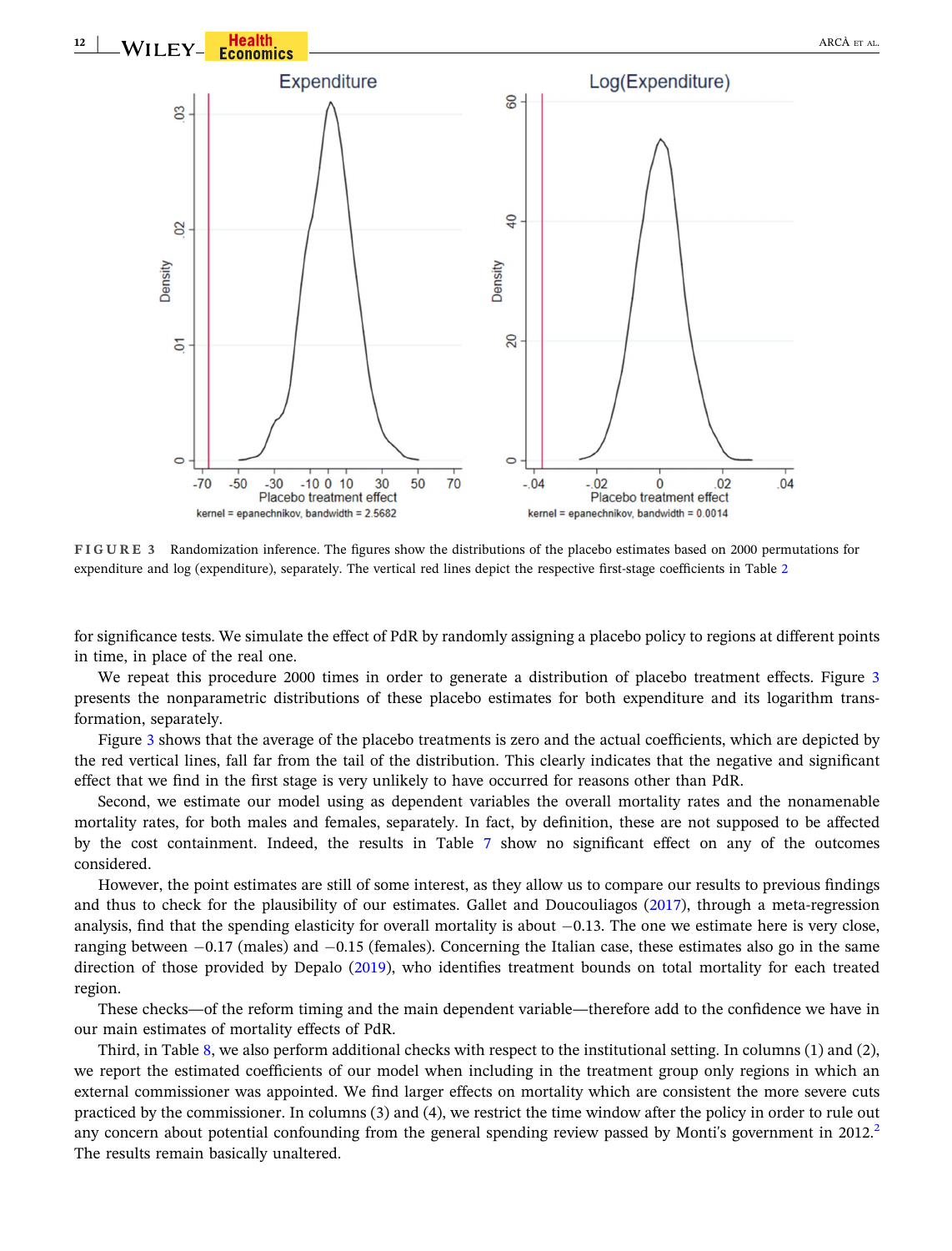<span id="page-12-0"></span>**TABLE 7** Robustness checks: Overall and nonamenable mortality

|                      | (1)                       | (2)                                | (3)                            | (4)                              |
|----------------------|---------------------------|------------------------------------|--------------------------------|----------------------------------|
|                      | Overall male<br>mortality | <b>Overall female</b><br>mortality | Non-amenable<br>male mortality | Non-amenable<br>female mortality |
| Panel A              | <b>IV-Elast.</b>          | <b>IV-Elast.</b>                   | <b>IV-Elast.</b>               | <b>IV-Elast.</b>                 |
| Log<br>(Expenditure) | $-0.17648(0.1429)$        | $-0.15038(0.1285)$                 | $-0.12872(0.1371)$             | $-0.08460(0.1303)$               |
| Controls             | Yes                       | Yes                                | Yes                            | Yes                              |
| Year FE              | Yes                       | Yes                                | Yes                            | Yes                              |
| Region FE            | Yes                       | Yes                                | Yes                            | Yes                              |
| First stage F-test   | 27.694                    | 27.694                             | 27.694                         | 27.694                           |
| Panel B              | IV                        | IV                                 | IV                             | IV                               |
| Expenditure          | $-0.00010(0.0001)$        | $-0.00008(0.0001)$                 | $-0.00007(0.0001)$             | $-0.00004(0.0001)$               |
| Controls             | Yes                       | Yes                                | Yes                            | Yes                              |
| Year FE              | Yes                       | Yes                                | Yes                            | Yes                              |
| Region FE            | Yes                       | Yes                                | Yes                            | Yes                              |
| First stage F-test   | 28.111                    | 28.111                             | 28.111                         | 28.111                           |
| Obs.                 | 220                       | 220                                | 220                            | 220                              |

*Notes*: Parameter estimates of Equation [\(2\)](#page-6-0). Dependent variable is the logarithm of mortality. Controls include population size recorded on January 1, per capita disposable income and GDP per capita, share of population above 64 years old, and young dependency ratio. Standard errors in italics. \*\*\*, \*\*, \* indicate statistical significance at 1%, 5%, and 10%, respectively.

**TABLE 8** Robustness checks: Institutional setting

|                    | (1)<br>Male mortality              | (2)<br><b>Female mortality</b>    | (3)<br><b>Male mortality</b>   | (4)<br><b>Female mortality</b> |
|--------------------|------------------------------------|-----------------------------------|--------------------------------|--------------------------------|
|                    | <b>IV</b> commissioner             | <b>IV</b> commissioner            | IV shorter time window         | IV shorter time window         |
| Expenditure        | $-0.00070$ <sup>***</sup> (0.0002) | $-0.00061$ <sup>**</sup> (0.0003) | $-0.00042^{\ast\ast}$ (0.0002) | $-0.00041^*$ (0.0002)          |
| Controls           | <b>Yes</b>                         | Yes                               | Yes                            | Yes                            |
| Year FE            | Yes                                | Yes                               | Yes                            | Yes                            |
| Region FE          | <b>Yes</b>                         | Yes                               | Yes                            | Yes                            |
| First stage F-test | 29.595                             | 29.595                            | 21.009                         | 21.009                         |
| Obs.               | 209                                | 209                               | 180                            | 180                            |

*Notes*: Parameter estimates of Equation [\(2\)](#page-6-0). Dependent variable is the logarithm of mortality. Controls include population size recorded on January 1, per capita disposable income and GDP per capita, share of population above 64 years old, and young dependency ratio. Standard errors in italics. \*\*\*, \*\*, \* indicate statistical significance at 1%, 5%, and 10%, respectively.

Finally, we provide additional evidence on the effect of PdR on amenable mortality when adopting an alternative method using an event study framework. Specifically, we estimate a reduced form of our main model by considering lead and lagged effects of the policy. The results for male mortality are plotted in Figure [4](#page-13-0).

These findings support our IV‐based evidence on the effects of PdR as they show a sharp increase in amenable mortality after the policy implementation. Importantly, Figure [4](#page-13-0) also removes any possible concerns about systematic pre‐reform trends affecting the results.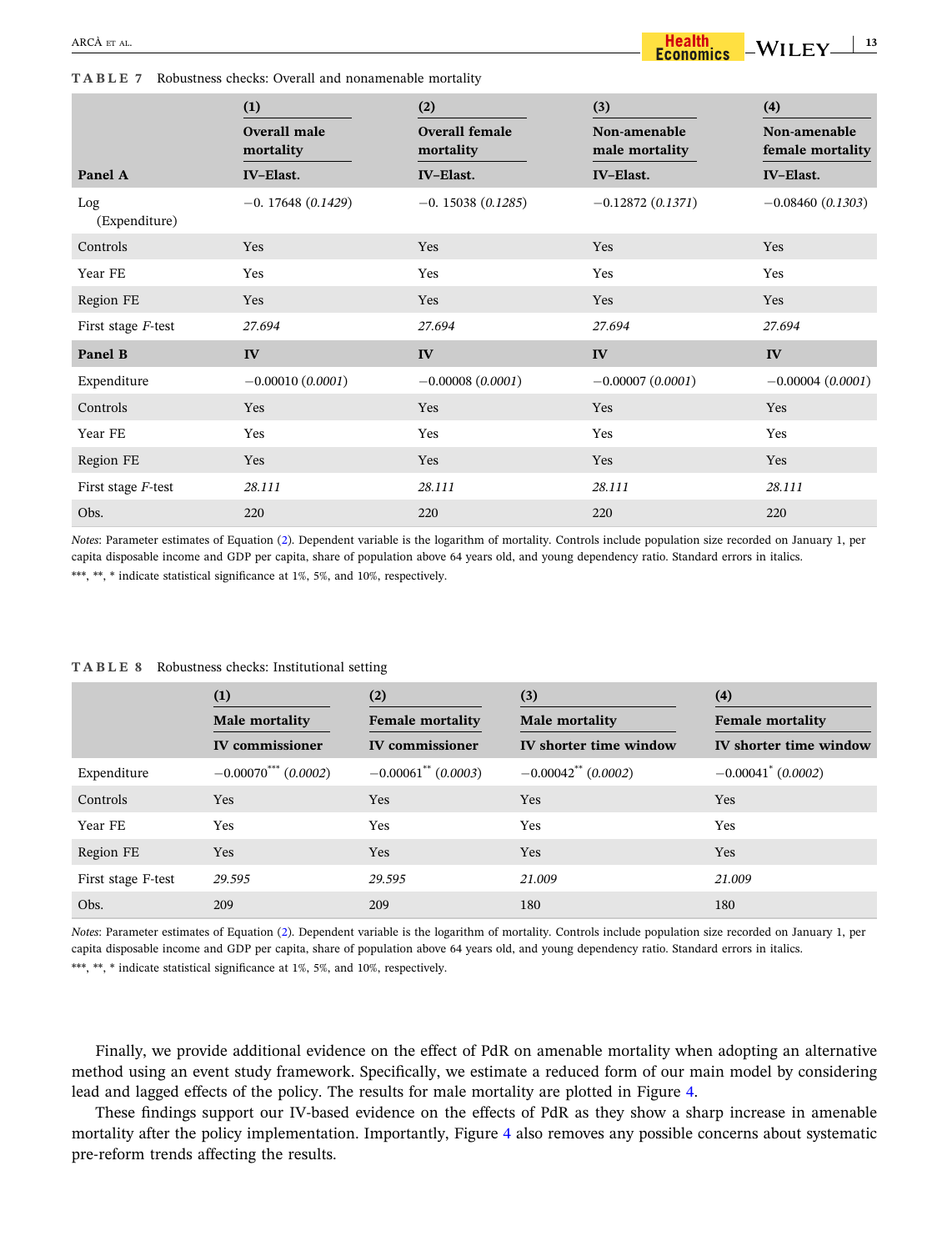<span id="page-13-0"></span>**FIGURE 4** Event study analysis. The figure presents an event study of the effects of Piano di Rientro (PdR) on male avoidable mortality. One‐year pre‐introduction is the excluded dummy for each dimension and is set equal to zero. Similar results are obtained for female avoidable mortality (available upon request)



### **5** <sup>|</sup> **CONCLUSION AND DISCUSSION**

We have taken advantage of the natural experiment of the PdR austerity policy that was implemented in selected regions in Italy to revisit an old question in health economics: at the margin, what does additional spending buy in terms of health gains? Interestingly, this was a period of fairly severe cuts in health spending in a relatively high‐income and high-spending country, where it has often been argued that what is achieved at the margin is not extension of life expectancy but mainly improvement of quality of life. Our findings suggest otherwise.

Confronted with rising health budget deficits, PdR reforms were implemented in 10 of 20 regions—mainly those located in the south of Italy—with the main goal to reduce these deficits by reducing expenditure. We find that—on average—this policy was successful and resulted in annual spending cuts of 3.8% after PdR, or about €68 per capita. But these cuts were not without consequences: they resulted—again on average—in a 3% rise in avoidable deaths among both men and women. Cause-specific estimates suggest that most of these were cancer related; mainly colorectal cancer and circulatory diseases for males, breast, and cervical cancers for females. These are deaths that were avoidable and that could have been prevented through timely detection and treatment of cases. Robustness checks confirm that these rises only occurred for amenable mortality causes and that they were only due to PdR.

We also find plausible mechanisms for these harmful effects on mortality amenable to intervention. PdR's spending cuts have led to substantial capacity cuts in hospital beds  $(-6.5%)$  and health workforce employment  $(-4%)$ . These may, in turn, have led to reductions in the rate of hospitalization  $(-8.5\%)$ . The spending cuts also seem to have spurred "medical care‐seeking behavior from patients in PdR regions in non‐PdR regions," as indicated by the rise in (hospital) care seeking in non-PdR regions. The latter finding causes concern, not so much for health reasons, but for equity reasons: it suggests that those who were able and willing to pay extra to seek care in other—usually northern Italian regions, have managed to escape the budgetary cuts that may have led to additional health risks. The findings obtained with our IV approach are in line with those of Depalo [\(2019\)](#page-14-0) but appear to be stronger and more informative because we focus on specific types of amenable mortality and hospitalization.

Overall, we can conclude the following. First, even in rich, high‐spending countries like Italy, budgetary cuts for austerity reasons can lead to substantial loss of life. In Italy, the austerity induced by the fiscal recovery plans has led to cuts that were harmful to health and survival. Second, the reform led to cuts in especially hospital capacity that reduced utilization which in many cases must have been essential use of services, as indicated by the rise in premature deaths of males and females. Especially the rise in some preventable causes of cancer mortality are reasons for concern in an era where many new and very expensive new cancer treatments are knocking on the reimbursement door. Third, it also has had implications for equity within and between regions. Between regions, the gap in spending and mortality has increased, with especially the Southern Italian regions bearing the brunt of the cuts. Within these regions, it is likely to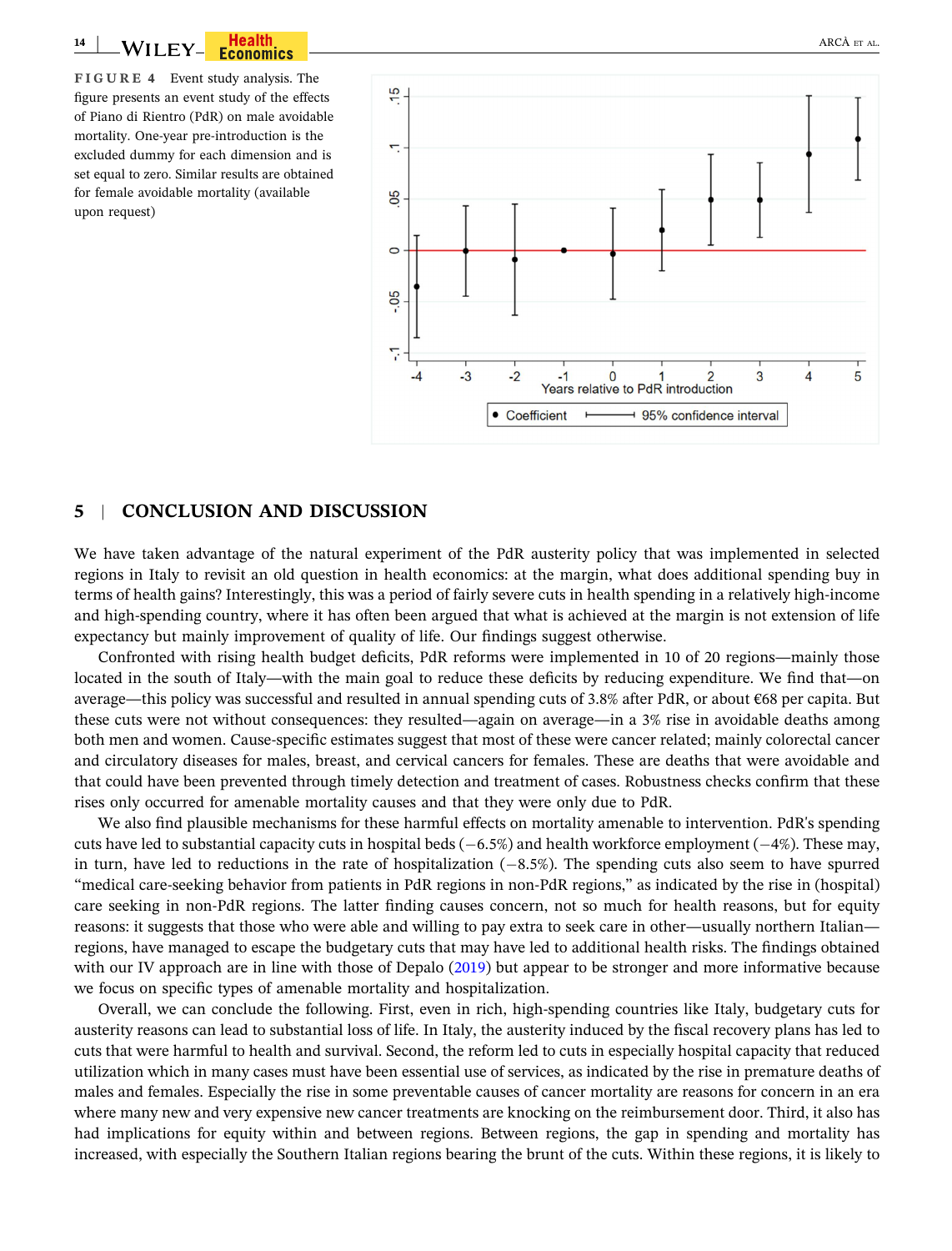

<span id="page-14-0"></span>have increased inequity in access as patients that were able and willing to go and seek hospital care in the North of the country.

All in all, PdR seems to have reached its fiscal goals—that is regional budget deficit reductions—at a high price: an increase in preventable deaths, as well as a rise in inequity in healthcare access both within and between regions. In the recent OECD Health at a Glance comparison (OECD, [2019](#page-15-0); OECD, [2019\)](#page-15-0), Italy still stands out as a country with a relatively low average spending rate (fourth lowest in the OECD) at \$3428 (based on purchasing power parity). However, its 2017 ranking in terms of "treatable mortality" (13th) is not as good as its ranking in terms of "preventable mortality". The latter category is defined as causes of death that can be mainly avoided through timely and effective healthcare interventions, including secondary prevention and treatment (i.e., after the onset of diseases, to reduce case fatality). It is quite likely that PdR has contributed to this lower ranking of Italy given that its real health expenditure growth rate for the period 2013–2018—a mere 0.8% per year—has lagged far behind the OECD average of 2.4% over the same period. Our results suggest that especially the poorer south of Italy has suffered the survival consequences of this limited expenditure growth.

### **ACKNOWLEDGMENTS**

We thank the editor and two anonymous referees for providing valuable feedback. We are grateful to Vincenzo Carrieri and Domenico Depalo for useful comments on a previous version of this study.

### **CONFLICT OF INTEREST**

The authors have no conflict of interests to declare.

### **ORCID**

*Francesco Principe* <https://orcid.org/0000-0002-1296-4400>

### **ENDNOTES**

<sup>1</sup> Similar trends are obtained when centering the graph with respect to the PdR introduction, for every region. These are available upon request.

 $2$  This fiscal measure was introduced in order to "reduce the public expenditure with unchanged services" (law decree D.L. 95/2012). This was a general national spending review with several areas of intervention. With respect to healthcare main interventions regarded: prescription of generic drugs, expenses for personnel and for procurement of goods, services and medical devices, and ceiling for pharmaceutical expenditure.

### **REFERENCES**

- Aimone Gigio, L., Alampi, D., Camussi, S., Ciaccio, G., Guaitini, P., Lozzi, M., … Paolicelli, M. (2017). *La sanita' in Italia: Il difficile equilibrio* tra vincoli di bilancio e qualit dei servizi nelle regioni in Piano di Rientro (Technical Report No. 427). Rome: Banca d'Italia.
- Andrews, M., Elamin, O., Hall, A. R., Kyriakoulis, K., & Sutton, M. (2017). Inference in the presence of redundant moment conditions and the impact of government health expenditure on health outcomes in England. *Econometric Reviews*, *36*(1–3), 23–41.
- Bokhari, F., Gai, Y., & Gottret, P. (2007). Government health expenditures and health outcomes. *Health Economics*, *16*, 257–273.
- Borra, C., Pons‐Pons, J., & Vilar‐Rodriguez, M. (2020). Austerity, healthcare provision, and health outcomes in Spain. *The European Journal of Health Economics*, *21*(7), 409–423. <https://doi.org/10.1007/s10198-019-01141-3>
- Claxton, K., Lomkas, J., & Martin, S. (2018). The impact of NHS expenditure on health outcomes in England: Alternative approaches to identification in all‐cause and disease specific models of mortality. *Health Economics*, *27*, 1017–1023.

Crémieux, P. Y., Ouellette, P., & Pilon, C. (1999). Health care spending as determinants of health outcomes. *Health Economics*, *8*(7), 627–639.

- Depalo, D. (2019). The side effects on health of a recovery plan in Italy: A nonparametric bounding approach. *Regional Science and Urban Economics*, *78*, 103466.
- Di Novi, C., Piacenza, M., Robone, S., & Turati, G. (2019). Does fiscal decentralization affect regional disparities in health? Quasi‐experimental evidence from Italy. *Regional Science and Urban Economics*, *78*, 103465.
- Edney, L. C., Afzali, H. H. A., Cheng, T. C., & Karnon, J. (2018). Mortality reductions from marginal increases in public spending on health. *Health Policy*, *122*(8), 892–899.
- Eurostat. (2018). Amenable and preventable deaths statistics. *Statistics Explained*. Retrieved from [https://ec.europa.eu/eurostat/statistics](https://ec.europa.eu/eurostat/statistics-explained/pdfscache/41683.pdf)[explained/pdfscache/41683.pdf](https://ec.europa.eu/eurostat/statistics-explained/pdfscache/41683.pdf)
- Fantini, M. P., Lenzi, J., Franchino, G., Raineri, C., Burgio, A., Frova, L., … Damiani, G. (2012). Amenable mortality as a performance indicator of Italian health‐care services. *BMC Health Services Research*, *12*(1), 310.
- Ferré, F., de Belvis, A. G., Valerio, L., Longhi, S., Lazzari, A., Fattore, G., … Maresso, A. (2014). Italy: Health system review. *Health Systems in Transition*, *16*(4), 1–166.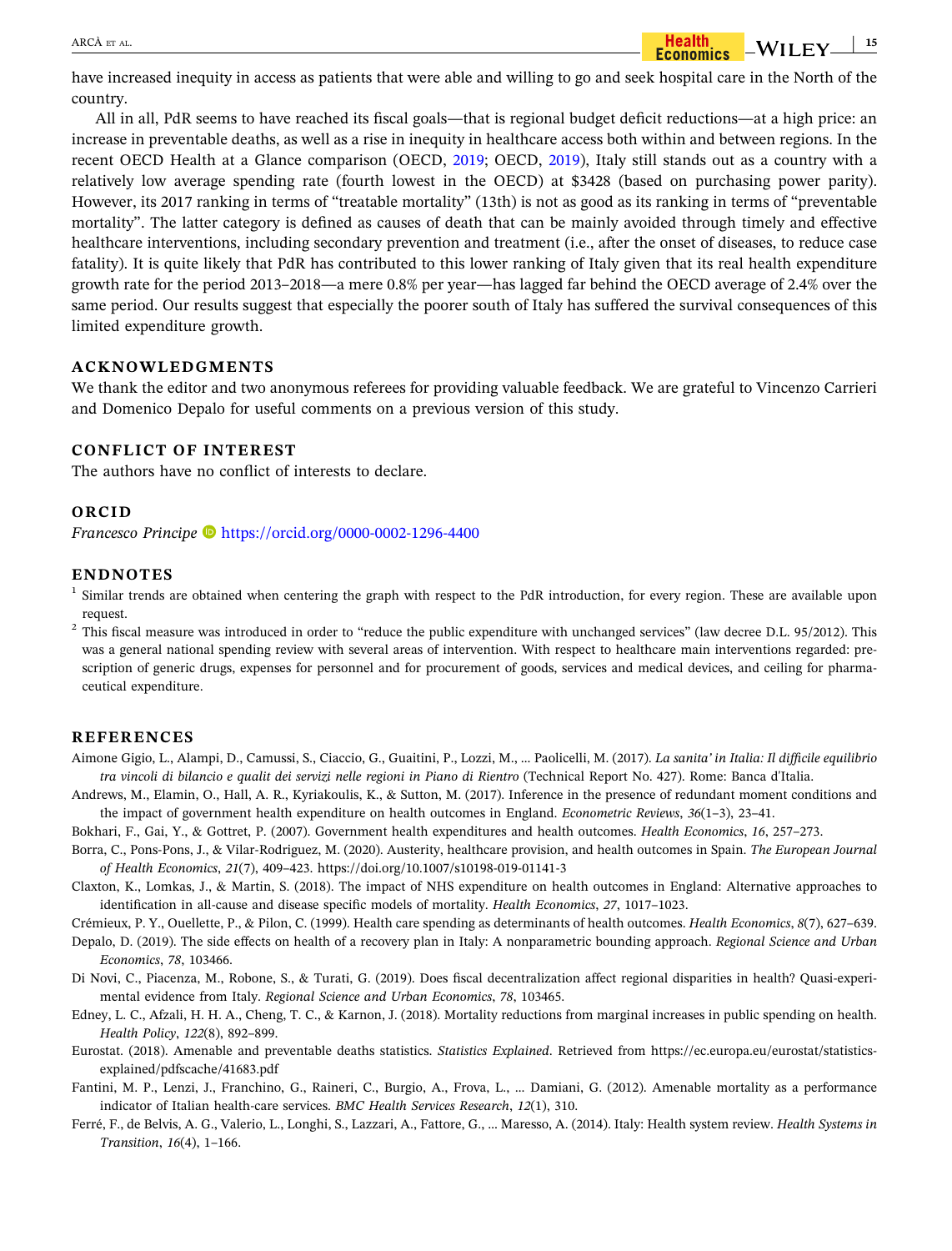#### <span id="page-15-0"></span>**16** WILEY-COMMICS COMMICS COMMICS CONTROL CONTROL CONTROL ARCÀ ET AL.

- Gaila L. (2019, April 12). Campania, i conti della Sanità tornano in ordine. Ma il prezzo del commissariamento è sulle spalle dei malati*. Il Fatto Quotidiano*. Retrieved from [https://www.ilfattoquotidiano.it/2019/04/12/campania-i-conti-della-sanita-tornano-in-ordine-ma-il](https://www.ilfattoquotidiano.it/2019/04/12/campania-i-conti-della-sanita-tornano-in-ordine-ma-il-prezzo-del-commissariamento-e-sulle-spalle-dei-malati/5103626/)[prezzo-del-commissariamento-e-sulle-spalle-dei-malati/5103626/](https://www.ilfattoquotidiano.it/2019/04/12/campania-i-conti-della-sanita-tornano-in-ordine-ma-il-prezzo-del-commissariamento-e-sulle-spalle-dei-malati/5103626/)
- Gallet, C. A., & Doucouliagos, H. (2017). The impact of healthcare spending on health outcomes: A meta‐regression analysis. *Social Science & Medicine*, *179*, 9–17.
- Golinelli, D., Toscano, F., Bucci, A., Lenzi, J., Fantini, M. P., Nante, N., & Messina, G. (2017). Health expenditure and all‐cause mortality in the 'Galaxy' of Italian regional healthcare systems: A 15‐year panel data analysis. *Applied Health Economics and Health Policy*, *15*, 773–783.
- Hitiris, T., & Posnett, J. (1992). The determinants and effects of health expenditure in developed countries. *Journal of Health Economics*, *11*(2), 173–181.
- Nixon, J., & Ulmann, P. (2006). The relationship between health care expenditure and health outcomes. *The European Journal of Health Economics*, *7*(1), 7–18.
- Istituto Nazionale di Statistica (ISTAT). (2019, December). Health for All Italia Sistema informativo territoriale su sanità e salute. Retrieved from <https://www.istat.it/it/archivio/14562>
- Lomas, J. R. S., Martin, S., & Claxton, K. P. (2018). Estimating the marginal productivity of the English National Health Service from 2003 to 2012. *Value in Health*, *22*(9), 995–1002.
- Mackenbach, J. P., Hu, Y., Artnik, B., Bopp, M., Costa, G., Kalediene, R., … Nusselder, W. J. (2017). Trends in inequalities in mortality amenable to health care in 17 European countries. *Health Affairs*, *36*(6), 1110–1118.
- Marino D. (2016, February 22). Gli effetti perversi del Piano di rientro sanitario. *Corriere della Calabria*. Retrieved from [https://www.cor](https://www.corrieredellacalabria.it/politica/item/43388-gli-effetti-perversi-del-piano-di-rientro-sanitario/)[rieredellacalabria.it/politica/item/43388-gli-effetti-perversi-del-piano-di-rientro-sanitario/](https://www.corrieredellacalabria.it/politica/item/43388-gli-effetti-perversi-del-piano-di-rientro-sanitario/)
- Martin, S., Rice, N., & Smith, P. C. (2008). Does health care spending improve health outcomes? Evidence from English programme budgeting data. *Journal of Health Economics*, *27*(4), 826–842.
- Martin, S., Rice, N., & Smith, P. C. (2012). Comparing costs and outcomes across programmes of health care. *Health Economics*, *21*(3), 316–337.
- Ministero della Salute. (2018). *FAQ‐domande più frequenti sui Piani di Rientro*. Retrieved from [http://www.salute.gov.it/portale/p5\\_1\\_1.jsp?](http://www.salute.gov.it/portale/p5_1_1.jsp?lingua=italiano%26id=145) lingua=[italiano&id](http://www.salute.gov.it/portale/p5_1_1.jsp?lingua=italiano%26id=145)=145
- Ministero Economia e Finanze. (2009). Piani di rientro della spesa sanitaria. In *Relazione Unificata sull'Economia e la Finanza Pubblica per il 2009* (pp. 180–183).
- Ministero Economia e Finanze. (2014). *Il monitoraggio della spesa sanitaria* (Vol. 1). Retrieved from [http://www.rgs.mef.gov.it/\\_Documenti/](http://www.rgs.mef.gov.it/_Documenti/VERSIONE-I/Attivit%2013i/Spesa-soci/Attivit-monitoraggio-RGS/2015/IMDSS-RS02_15_09_2015.pdf) [VERSIONE-I/Attivit–i/Spesa-soci/Attivit-monitoraggio-RGS/2015/IMDSS-RS02\\_15\\_09\\_2015.pdf](http://www.rgs.mef.gov.it/_Documenti/VERSIONE-I/Attivit%2013i/Spesa-soci/Attivit-monitoraggio-RGS/2015/IMDSS-RS02_15_09_2015.pdf)
- Ministro dell'Economia e delle Finanze. (2015). *Finanziamento e risultati di esercizio—Rapporto crea sanita'*. Retrieved from [http://www.](http://www.rapportosanita.it/finanziamento/21-189/contributo-alla-formazione-del-disavanzo-da-parte-delle-regioni-in-pdr-e-da-parte-di-quelle-non-in-pdr-anni-2006-2015) [rapportosanita.it/finanziamento/21-189/contributo-alla-formazione-del-disavanzo-da-parte-delle-regioni-in-pdr-e-da-parte-di-quelle](http://www.rapportosanita.it/finanziamento/21-189/contributo-alla-formazione-del-disavanzo-da-parte-delle-regioni-in-pdr-e-da-parte-di-quelle-non-in-pdr-anni-2006-2015)[non-in-pdr-anni-2006-2015](http://www.rapportosanita.it/finanziamento/21-189/contributo-alla-formazione-del-disavanzo-da-parte-delle-regioni-in-pdr-e-da-parte-di-quelle-non-in-pdr-anni-2006-2015)
- Moreno‐Serra, R., & Smith, P. C. (2015). Broader health coverage is good for the nation's health: Evidence from country level panel data. *Journal of the Royal Statistical Society: Series A (Statistics in Society)*, *178*, 101–124.
- Moreno-Serra, R., & Wagstaff, A. (2010). System-wide impacts of hospital payment reforms: Evidence from central and eastern Europe and central Asia. *Journal of Health Economics*, *29*(4), 585–602.
- Nakamura, R., Lomas, J., Claxton, K., Bokhari, F., Moreno Serra, R., & Suhrcke, M. (2016). *Assessing the impact of health care expenditures on mortality using cross‐country data* (Discussion Paper. CHE Research Paper). York, UK: Centre for Health Economics, University of York.
- Nolte, E., & McKee, M. (2003). Measuring the health of nations: Analysis of mortality amenable to health care. *Journal of Epidemiology & Community Health*, *58*(4), 326.
- Nolte, E., & McKee, M. (2004). *Does health care save lives? Avoidable mortality revisited* (p. 139). London: The Nuffield Trust.
- Nolte, E., & McKee, C. M. (2008). Measuring the health of nations: Updating an earlier analysis. *Health Affairs*, *27*(1), 58–71.
- Organisation for Economic Co‐operation and Development (OECD). (2018). *"Avoidable mortality (preventable and amenable)", in Health at a Glance: Europe 2018: State of health in the EU cycle*. Paris, France: OECD Publishing. Retrieved from [https://doi.org/10.1787/](https://doi.org/10.1787/health_glance_eur-2018-35-en) [health\\_glance\\_eur-2018-35-en](https://doi.org/10.1787/health_glance_eur-2018-35-en)
- Organisation for Economic Co‐operation and Development (OECD). (2019). *Avoidable mortality: OECD/Eurostat lists of preventable and treatable causes of death (2019 version)*. Retrieved from [https://www.oecd.org/health/health-systems/Avoidable-mortality-2019-Joint-](https://www.oecd.org/health/health-systems/Avoidable-mortality-2019-Joint-OECD-Eurostat-List-preventable-treatable-causes-of-death.pdf)[OECD-Eurostat-List-preventable-treatable-causes-of-death.pdf](https://www.oecd.org/health/health-systems/Avoidable-mortality-2019-Joint-OECD-Eurostat-List-preventable-treatable-causes-of-death.pdf)
- Organisation for Economic Co‐operation and Development (OECD). (2019). *Health at a Glance 2019–Italy*. Retrieved from [http://www.oecd.](http://www.oecd.org/italy/health-at-a-glance-italy-EN.pdf) [org/italy/health-at-a-glance-italy-EN.pdf](http://www.oecd.org/italy/health-at-a-glance-italy-EN.pdf)
- Redazione BaryToday. (2012, June 6). Sanità, approvato piano di rientro. Chiude l'ospedale di Conversano. *BaryToday*. Retrieved from: <http://www.baritoday.it/politica/sanita-approvato-piano-di-rientro-chiude-l-ospedale-di-conversano.html>.
- Ricciardi, W., De Belvis, A. G., Marino, M., Santoro, A., & Silenzi, A. (2011). Inequalities in public health development in Italy, an evolving‐ to‐federalism country. *Epidemiologia e Prevenzione*, *35*(5–6), 1–136.
- Russo, D. (2019, December 5). I migranti della salute a caccia di un letto. Un milione di pazienti fuggono dal Sud Italia. *La Stampa*. Retrieved from [https://www.lastampa.it/topnews/primo-piano/2019/12/05/news/i-migranti-della-salute-a-caccia-di-un-letto-un-mil](https://www.lastampa.it/topnews/primo-piano/2019/12/05/news/i-migranti-della-salute-a-caccia-di-un-letto-un-milione-di-pazienti-fuggono-dal-sud-italia-1.38059518)[ione-di-pazienti-fuggono-dal-sud-italia-1.38059518](https://www.lastampa.it/topnews/primo-piano/2019/12/05/news/i-migranti-della-salute-a-caccia-di-un-letto-un-milione-di-pazienti-fuggono-dal-sud-italia-1.38059518)
- Staiger, D., & Stock, J. (1997). Instrumental variables regression with weak instruments. *Econometrica*, *65*(3), 557–586.